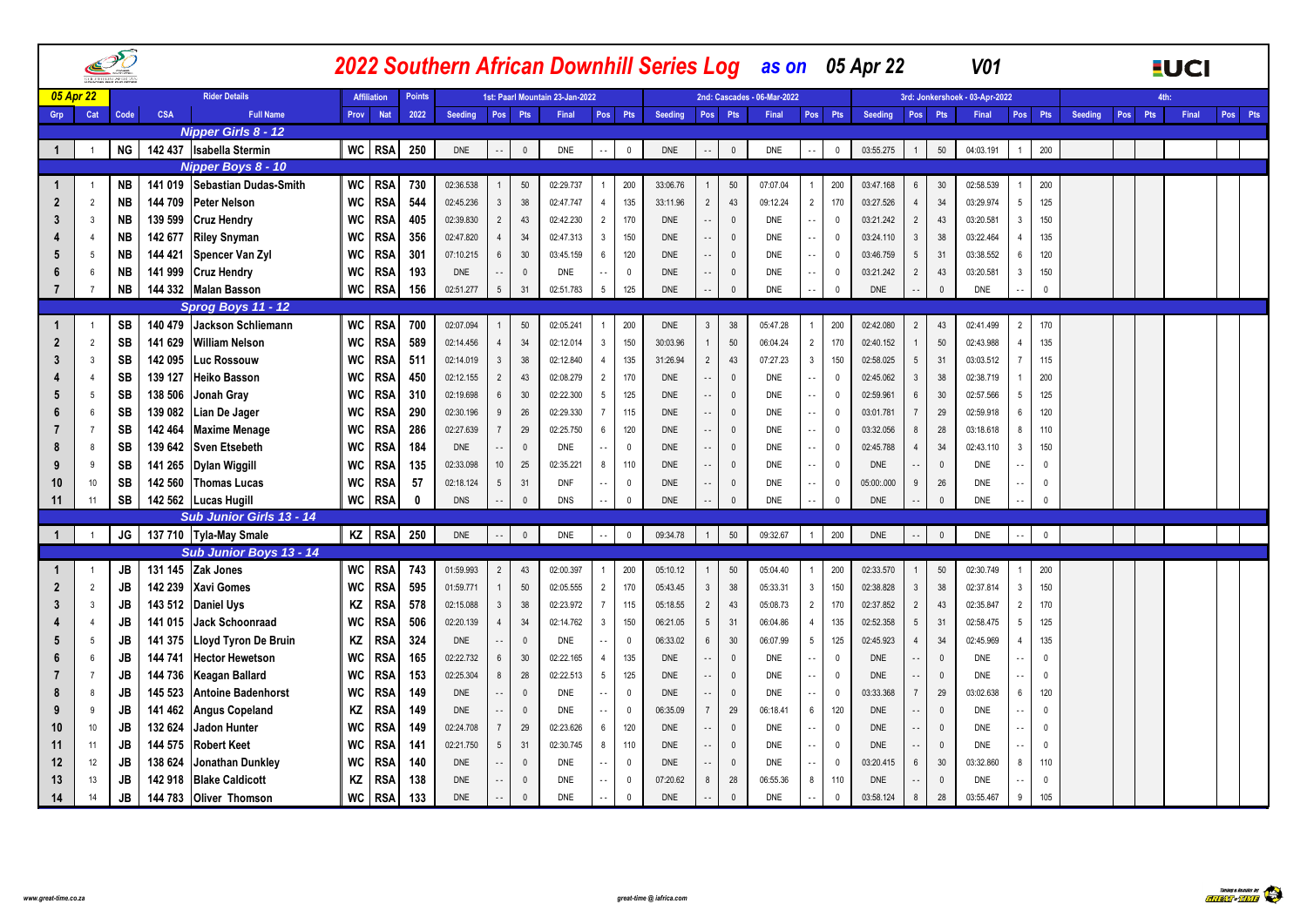|           |                |           |                    |                                                 |           |                    |               |                        |                            |                |                                 |                 |              |                          |                          |                          | 2022 Southern African Downhill Series Log as on 05 Apr 22 |                                                       |                          |                          |                   | V <sub>01</sub>                |                          |               |         |         | <b>EUCI</b> |         |
|-----------|----------------|-----------|--------------------|-------------------------------------------------|-----------|--------------------|---------------|------------------------|----------------------------|----------------|---------------------------------|-----------------|--------------|--------------------------|--------------------------|--------------------------|-----------------------------------------------------------|-------------------------------------------------------|--------------------------|--------------------------|-------------------|--------------------------------|--------------------------|---------------|---------|---------|-------------|---------|
| 05 Apr 22 |                |           |                    | <b>Rider Details</b>                            |           | <b>Affiliation</b> | <b>Points</b> |                        |                            |                | 1st: Paarl Mountain 23-Jan-2022 |                 |              |                          |                          |                          | 2nd: Cascades - 06-Mar-2022                               |                                                       |                          |                          |                   | 3rd: Jonkershoek - 03-Apr-2022 |                          |               |         |         |             |         |
| Grp       | Cat            | Code      | <b>CSA</b>         | <b>Full Name</b>                                | Prov      | <b>Nat</b>         | 2022          | Seeding                |                            | Pos Pts        | Final                           | Pos             | Pts          | Seeding                  | Pos Pts                  |                          | Final                                                     | Pos Pts                                               | Seeding                  | Pos                      | Pts               | Final                          | Pos Pts                  |               | Seeding | Pos Pts | Final       | Pos Pts |
|           |                |           |                    | Youth Women 15 - 16                             |           |                    |               |                        |                            |                |                                 |                 |              |                          |                          |                          |                                                           |                                                       |                          |                          |                   |                                |                          |               |         |         |             |         |
|           | $\overline{1}$ | YW        | 143 659            | <b>Teah Gundry</b>                              | ΚZ        | <b>RSA</b>         | 573           | 02:40.583              | $\overline{2}$             | 43             | 02:44.465                       | $\overline{2}$  | 170          | 07:17.29                 | 3                        | 38                       | 07:18.09                                                  | $\mathbf{3}$<br>150                                   | 03:34.645                | 3                        | 38                | 03:36.513                      |                          | 135           |         |         |             |         |
|           | $\overline{2}$ | YW        | 142 339            | Jenna Byrnes                                    | EC        | <b>RSA</b>         | 500           | <b>DNE</b>             | $\sim$ $\sim$              | $\mathbf 0$    | <b>DNE</b>                      | $\sim$ $\sim$   | $\mathbf 0$  | 05:53.43                 |                          | 50                       | 05:50.40                                                  | $\mathbf{1}$<br>200                                   | 02:54.739                | $\mathbf{1}$             | $50\,$            | 02:49.136                      |                          | 200           |         |         |             |         |
|           | 3              | YW        | 144 398            | <b>Christeleigh Bruwer</b>                      | GP        | RSA                | 371           | 03:48.984              | $\mathbf{3}$               | 38             | 03:21.151                       | $\mathbf{3}$    | 150          | <b>DNE</b>               |                          | $\mathbf{0}$             | DNE                                                       | $\mathbf 0$<br>$\sim$ $\sim$                          | 03:39.125                | $\overline{4}$           | 34                | 03:33.591                      | 3                        | 150           |         |         |             |         |
|           | $\overline{4}$ | YW        | 143 558            | Danika Botha                                    | GP        | RSA                | 250           | 02:13.019              | $\mathbf{1}$               | 50             | 02:11.734                       | $\mathbf{1}$    | 200          | <b>DNE</b>               |                          | $\Omega$                 | DNE                                                       | 0<br>$\sim$ $\sim$                                    | DNE                      | $\overline{\phantom{a}}$ | $\mathbf 0$       | DNE                            |                          | $\Omega$      |         |         |             |         |
| 5         | -5             | YW        |                    | 143 046 Arielle Behr                            | GP        | <b>RSA</b>         | 213           | <b>DNE</b>             | $\sim$                     | $\pmb{0}$      | DNE                             | å,              | $\Omega$     | 06:25.69                 | $\overline{2}$           | 43                       | 06:12.27                                                  | $\overline{2}$<br>170                                 | <b>DNE</b>               |                          | $\mathbf 0$       | <b>DNE</b>                     | $\sim$                   | $\Omega$      |         |         |             |         |
|           |                |           |                    | <b>Youth Men 15 - 16</b>                        |           |                    |               |                        |                            |                |                                 |                 |              |                          |                          |                          |                                                           |                                                       |                          |                          |                   |                                |                          |               |         |         |             |         |
|           | $\overline{1}$ | YM        | 130 842            | <b>Pieter Venter</b>                            | WC        | <b>RSA</b>         | 500           | 01:51.660              | $\overline{1}$             | 50             | 01:52.057                       | $\mathbf{1}$    | 200          | 04:41.19                 |                          | 50                       | 04:37.98                                                  | 200<br>$\overline{1}$                                 | <b>DNE</b>               | $\overline{\phantom{a}}$ | $\mathbf 0$       | <b>DNE</b>                     |                          | $\mathbf 0$   |         |         |             |         |
|           | $\overline{2}$ | ΥM        | 125 277            | Fourie Van Wyk                                  | WC        | <b>RSA</b>         | 498           | 02:05.471              | $10\,$                     | 25             | 02:02.899                       | 9               | 105          | 05:05.52                 | $\overline{2}$           | 43                       | 05:00.02                                                  | $\overline{2}$<br>170                                 | 02:30.019                | 6                        | 30                | 02:31.044                      | 5                        | 125           |         |         |             |         |
|           | $\mathbf{3}$   | ΥM        | 132 623            | <b>Ethan Hunter</b>                             | WC        | RSA                | 418           | 01:53.437              | $\overline{2}$             | 43             | 01:59.384                       | $5\phantom{.0}$ | 125          | <b>DNE</b>               |                          | $\mathbf{0}$             | <b>DNE</b>                                                | $\mathbf 0$<br>$\sim$ $\sim$                          | 02:18.626                | $\mathbf{1}$             | 50                | 02:17.713                      |                          | 200           |         |         |             |         |
|           | $\overline{4}$ | YM        | 138 515            | <b>Zander Du Plessis</b>                        | WC        | <b>RSA</b>         | 363           | 02:09.946              | 15                         | $20\,$         | 01:56.597                       | $\overline{2}$  | 170          | <b>DNE</b>               |                          | $\mathbf{0}$             | DNE                                                       | $\mathbf 0$<br>$\sim$ $\sim$                          | 02:27.204                | $\mathbf{3}$             | 38                | 02:26.977                      | $\overline{4}$           | 135           |         |         |             |         |
|           | 5              | ΥM        | 144 532            | <b>Seth Barnard</b>                             | WC        | RSA                | 358           | 02:01.794              | $6\phantom{.}6$            | 30             | 02:02.002                       | $\overline{7}$  | 115          | <b>DNE</b>               |                          | $\mathbf{0}$             | DNE                                                       | $\mathbf 0$<br>$\sim$ $-$                             | 02:24.388                | $\overline{2}$           | 43                | 02:23.837                      | $\overline{2}$           | 170           |         |         |             |         |
|           | 6              | YM        | 144 001            | <b>Gabriel Burns</b>                            | <b>MP</b> | RSA                | 356           | 01:58.106              | $\overline{4}$             | 34             | 01:56.690                       | $\mathbf{3}$    | 150          | 05:07.11                 | $\mathbf{3}$             | 38                       | 05:03.12                                                  | $\overline{4}$<br>135                                 | DNE                      | Ω,                       | $\mathbf 0$       | DNE                            |                          | $\mathbf{0}$  |         |         |             |         |
|           | $\overline{7}$ | YM        | 139 063            | <b>Myndert Laubscher</b>                        | WC        | RSA                | 298           | 02:05.416              | 9                          | 26             | 02:00.586                       | 6               | 120          | <b>DNE</b>               |                          | $\mathbf 0$              | <b>DNE</b>                                                | $\mathbf 0$<br>$\sim$                                 | 02:29.765                | $5\phantom{.0}$          | 31                | 02:32.826                      | 6                        | 120           |         |         |             |         |
|           | 8              | YM        | 137 302            | <b>Zivan Venter</b>                             | <b>WC</b> | RSA                | 278           | 02:00.065              | $5\phantom{.0}$            | 31             | 02:02.260                       | 8               | 110          | <b>DNE</b>               |                          | $\mathbf{0}$             | <b>DNE</b>                                                | 0<br>$\sim$ $\sim$                                    | 02:33.227                | 9                        | 26                | 02:34.510                      | 8                        | 110           |         |         |             |         |
|           | 9              | ΥM        | 142 329            | Keagan Otto                                     | WC        | RSA                | 275           | <b>DNE</b>             | $\sim$ $\sim$              | $\mathbf 0$    | DNE                             | $\sim$ $\sim$   | $\mathbf 0$  | 06:41.84                 | 8                        | 28                       | 06:38.03                                                  | 8<br>110                                              | 02:37.999                | 13                       | 22                | 02:34.431                      | $\overline{7}$           | 115           |         |         |             |         |
|           | 10             | YM        | 141 288            | Christian Mocke                                 | WC        | RSA                | 244           | 02:08.038              | 13                         | 22             | 02:05.968                       | 11              | 96           | <b>DNE</b>               |                          | $\mathbf{0}$             | DNE                                                       | $\mathbf{0}$<br>$\sim$                                | 02:38.168                | 14                       | 21                | 02:36.134                      | 9                        | 105           |         |         |             |         |
|           | 11             | YM        | 141 135            | Leo Ashmole                                     | <b>WC</b> | RSA                | 231           | 02:06.117              | 11                         | 24             | 02:06.867                       | 13              | 88           | <b>DNE</b>               | $\overline{\phantom{a}}$ | $\mathbf{0}$             | DNE                                                       | $\mathbf 0$<br>$\sim$ $\sim$                          | 02:35.140                | 12                       | 23                | 02:38.522                      | 11                       | 96            |         |         |             |         |
|           | 12             | YM        | 142 998            | <b>Daniel Fairbrother</b>                       | WC        | <b>RSA</b>         | 224           | 02:05.060              | 8                          | 28             | 02:08.203                       | 15              | 80           | <b>DNE</b>               |                          | $\mathbf{0}$             | DNE                                                       | $\sim$<br>$\mathbf 0$                                 | 02:32.761                | $\overline{7}$           | 29                | 02:39.364                      | 13                       | 88            |         |         |             |         |
|           | 13             | YM        | 142 378            | <b>Ezra Evans</b>                               | WC        | RSA                | 205           | 02:11.395              | 18                         | 17             | 02:09.251                       | 16              | 76           | <b>DNE</b>               |                          | $\mathbf{0}$             | DNE                                                       | $\mathbf 0$<br>$\sim$                                 | 02:33.095                | 8                        | 28                | 02:52.049                      | 14                       | 84            |         |         |             |         |
|           | 14             | YM        | 132 549            | <b>Marcel Fourie</b>                            | <b>WC</b> | RSA                | 194           | 02:17.284              | 24                         | 12             | 02:13.516                       | 21              | 57           | <b>DNE</b>               |                          | $\Omega$                 | <b>DNE</b>                                                | 0<br>$\sim$                                           | 02:33.634                | 10                       | 25                | 02:37.295                      | 10                       | 100           |         |         |             |         |
|           | 15             | YM        | 144 312            | <b>Cameron Morewood</b>                         | ΚZ        | RSA                | 184           | <b>DNE</b>             | $\sim$ $\sim$              | $\mathbf{0}$   | <b>DNE</b>                      | $\sim$          | $\mathbf{0}$ | 05:07.35                 | 4                        | 34                       | 05:02.71                                                  | $\mathbf{3}$<br>150                                   | <b>DNE</b>               | $\sim$ $\sim$            | $\mathbb O$       | <b>DNE</b>                     |                          | $\mathbf{0}$  |         |         |             |         |
| 16        | 16             | YM        | 143 508            | <b>Connor Taylor</b>                            | GP        | RSA                | 181           | 02:14.755              | 21                         | 14             | 02:24.323                       | 25              | 45           | 06:20.00                 | 6                        | 30                       | 09:23.10                                                  | 12<br>92                                              | <b>DNE</b>               | $\sim$ $-$               | $\mathbb O$       | DNE                            |                          | $\mathbf{0}$  |         |         |             |         |
|           | 17             | YM        | 138 813            | Luke Kirk                                       | GP        | RSA                | 173           | 01:57.465              | $\mathbf{3}$               | 38             | 01:58.455                       | $\overline{4}$  | 135          | <b>DNE</b>               |                          | $\Omega$                 | <b>DNE</b>                                                | $\overline{\mathbf{0}}$<br>$\sim$                     | <b>DNE</b>               | $\sim$ $\sim$            | $\mathbb O$       | <b>DNE</b>                     |                          | $\Omega$      |         |         |             |         |
|           | 18             | YM        | 118 868            | <b>Omar Wilson</b>                              | ΚZ        | RSA                | 170           | DNE                    | $\sim$ $\sim$              | $\mathbf{0}$   | DNE                             | $\sim$ $\sim$   | $\mathbf 0$  | <b>DNE</b>               |                          | $\mathbf{0}$             | DNE                                                       | 0<br>$\sim$ $\sim$                                    | 02:41.895                | 15                       | 20                | 02:26.433                      | $\mathbf{3}$             | 150           |         |         |             |         |
|           | 19             | YM        | 137 682            | <b>Dylan Jennings</b>                           | ΚZ        | RSA                | 156           | <b>DNE</b>             | $\sim$ $\sim$              | $\mathbf 0$    | <b>DNE</b>                      | $\sim$ $\sim$   | 0            | 05:20.08                 | 5                        | 31                       | 05:25.38                                                  | $5\overline{)}$<br>125                                | <b>DNE</b>               | $\overline{\phantom{a}}$ | $\mathbf 0$       | <b>DNE</b>                     |                          | $\mathbf{0}$  |         |         |             |         |
| 20        | 20             | YM        | 114 524            | Declan-Stone Winn                               | ΚZ        | RSA                | 149           | DNE                    | $\overline{\phantom{a}}$ . | $\mathbf 0$    | <b>DNE</b>                      | $\sim$ $-$      | $\mathbf{0}$ | 06:25.59                 |                          | 29                       | 06:23.47                                                  | 6<br>120                                              | <b>DNE</b>               | $\sim$ $-$               | $\mathbf 0$       | <b>DNE</b>                     |                          | $\mathbf{0}$  |         |         |             |         |
|           | 21             | YM        | 143 766            | <b>Noah Fourie</b>                              | WC        | RSA                | 142           | 02:25.290              | 26                         | 11             | 02:18.283                       | 24              | 48           | DNE                      |                          | $\mathbf 0$              | DNE                                                       | 0<br>$\cdot$ .                                        | 03:07.293                | 20                       | 15                | 03:11.757                      | 18                       | 68            |         |         |             |         |
| 22        | 22             | YM        | 135 714            | Jordan Bridger                                  | <b>WC</b> | RSA                | 129           | 02:02.610              | $\overline{7}$             | 29             | 02:04.805                       | 10              | 100          | <b>DNE</b>               |                          | $\Omega$                 | DNE                                                       | $\Omega$<br>$\sim$ $\sim$                             | DNE                      |                          | $\mathbf 0$       | <b>DNE</b>                     |                          | $\mathbf{0}$  |         |         |             |         |
| 23        | 23             | YM        | 141 525            | Alexander Jonker                                | WC        | <b>RSA</b>         | 116           | <b>DNE</b>             | $\sim$ $\sim$              | $\mathbf 0$    | <b>DNE</b>                      | $\sim$ $\sim$   | $\mathbf 0$  | <b>DNE</b>               |                          | $\mathbf 0$              | DNE                                                       | $\overline{0}$<br>$\sim$ $-$                          | 02:34.993                | 11                       | 24                | 02:39.299                      | 12                       | 92            |         |         |             |         |
|           | 24             | YM        | 144 740            | Jed Emond                                       | WC        | RSA                | 115           | 02:35.120              | 31                         | $\overline{7}$ | 02:37.468                       | 31              | 28           | <b>DNE</b>               |                          | $\Omega$                 | DNE                                                       | $\mathbf 0$<br>$\sim$ $\sim$                          | 03:00.091                | 19                       | 16                | 03:14.312                      | 19                       | 64            |         |         |             |         |
|           | 25             | YM        | 141 037            | Alexander Odendaal                              | WC        | RSA                | 105           | 02:09.660              | 14                         | 21             | 02:07.564                       | 14              | 84           | <b>DNE</b>               |                          | $\mathbf{0}$             | <b>DNE</b>                                                | $\overline{0}$<br>$\sim$ $\sim$                       | <b>DNE</b>               | $\overline{\phantom{a}}$ | $\mathbf 0$       | <b>DNE</b>                     |                          | 0             |         |         |             |         |
| 26        | 26             | YM        | 143 000            | Evan Lategan                                    | WC        | RSA                | 97            | <b>DNE</b>             | $\overline{\phantom{a}}$ . | $\mathbf{0}$   | DNE                             | $\sim$ $\sim$   | $\mathbf{0}$ | <b>DNE</b>               |                          | $\mathbf{0}$             | DNE                                                       | $\mathbf{0}$<br>$\sim$ $\sim$                         | 02:59.270                | 18                       | 17                | 02:54.786                      | 15                       | 80            |         |         |             |         |
| 27        | 27             | YM        | 142 236            | <b>Noah Criticos</b>                            | WC        | RSA                | 91            | 02:10.078              | 16                         | 19             | 02:11.737                       | 17              | 72           | <b>DNE</b>               |                          | $\mathbf{0}$             | DNE                                                       | $\mathbf 0$<br>$\sim$                                 | <b>DNE</b>               | $\overline{\phantom{a}}$ | $\mathbf 0$       | <b>DNE</b>                     | 17                       | $\Omega$      |         |         |             |         |
| 28        | 28             | YM        | 145 226            | Heinrich Vreken                                 | WC        | RSA                | 90            | <b>DNE</b>             | $\sim$ $\sim$              | $\mathbf 0$    | <b>DNE</b>                      | $\sim$ $\sim$   | $\mathbf 0$  | <b>DNE</b>               |                          | $\mathbf{0}$             | DNE                                                       | $\mathbf 0$<br>$\sim$ $\sim$                          | 02:55.293                | 17                       | 18                | 02:55.839                      |                          | 72            |         |         |             |         |
| 29        | 29             | ΥM        | 138 618            | <b>Ross Swanevelder</b>                         | WC        | RSA                | 84            | 02:12.402              | 19                         | 16             | 02:11.888                       | 18              | 68           | <b>DNE</b>               |                          | $\mathbf{0}$             | DNE                                                       | $\mathbf{0}$<br>$\sim$ $\sim$                         | <b>DNE</b>               | Ω,                       | $\mathbf 0$       | <b>DNE</b>                     |                          | 0             |         |         |             |         |
| 30        | 30             | ΥM<br>YM  | 144 397            | <b>Coert Van Sandwyk</b>                        | WC        | RSA                | 82<br>75      | 02:10.706              | 17                         | 18             | 02:11.942                       | 19              | 64           | <b>DNE</b>               |                          | $\Omega$                 | <b>DNE</b>                                                | $\mathbf{0}$<br>$\sim$ $\sim$                         | <b>DNE</b>               | Ц.                       | $\mathbb O$       | <b>DNE</b>                     | $\ddotsc$                | $\mathbf{0}$  |         |         |             |         |
|           | 31             | ΥM        | 142 772            | Louis Du Plessis<br><b>Reagan Bristow Gomes</b> | WC<br>GP  | RSA                | 68            | 02:14.416              | $20\,$                     | 15<br>14       | 02:13.202<br>02:16.812          | 20              | 60<br>54     | <b>DNE</b><br><b>DNE</b> |                          | $\mathbf{0}$<br>$\Omega$ | DNE<br><b>DNE</b>                                         | $\sim$ $\sim$<br>0<br>$\overline{0}$<br>$\sim$ $\sim$ | <b>DNE</b><br><b>DNE</b> | Ц.<br>Ц.                 | $\mathbf 0$       | DNE<br><b>DNE</b>              |                          | 0<br>$\Omega$ |         |         |             |         |
| 32        | 32<br>33       | YM        | 142 510<br>138 489 | Pierre Grobbelaar                               |           | RSA                | 66            | 02:14.862<br>02:29.805 | 22<br>30                   | 8              | 02:25.684                       | 22<br>27        | 39           | <b>DNE</b>               |                          | $\mathbf{0}$             |                                                           | 0                                                     | 02:55.237                | 16                       | $\mathbf 0$<br>19 |                                |                          | $\Omega$      |         |         |             |         |
| 33        | 34             | <b>YM</b> |                    |                                                 | WC<br>WC  | RSA                | 64            | 02:17.037              | 23                         | 13             | 02:17.422                       | 23              | 51           | <b>DNE</b>               |                          | $\mathbf{0}$             | DNE<br><b>DNE</b>                                         | $\ddotsc$<br>$\overline{0}$                           | <b>DNE</b>               | Ц.                       | $\mathbb O$       | DNF<br><b>DNE</b>              | $\overline{\phantom{a}}$ | $\mathbf{0}$  |         |         |             |         |
| 34        |                |           | 126 059            | <b>Scott Meredith</b>                           |           | <b>RSA</b>         |               |                        |                            |                |                                 |                 |              |                          |                          |                          |                                                           | $\sim$ $\sim$                                         |                          |                          |                   |                                | $\sim$ $\sim$            |               |         |         |             |         |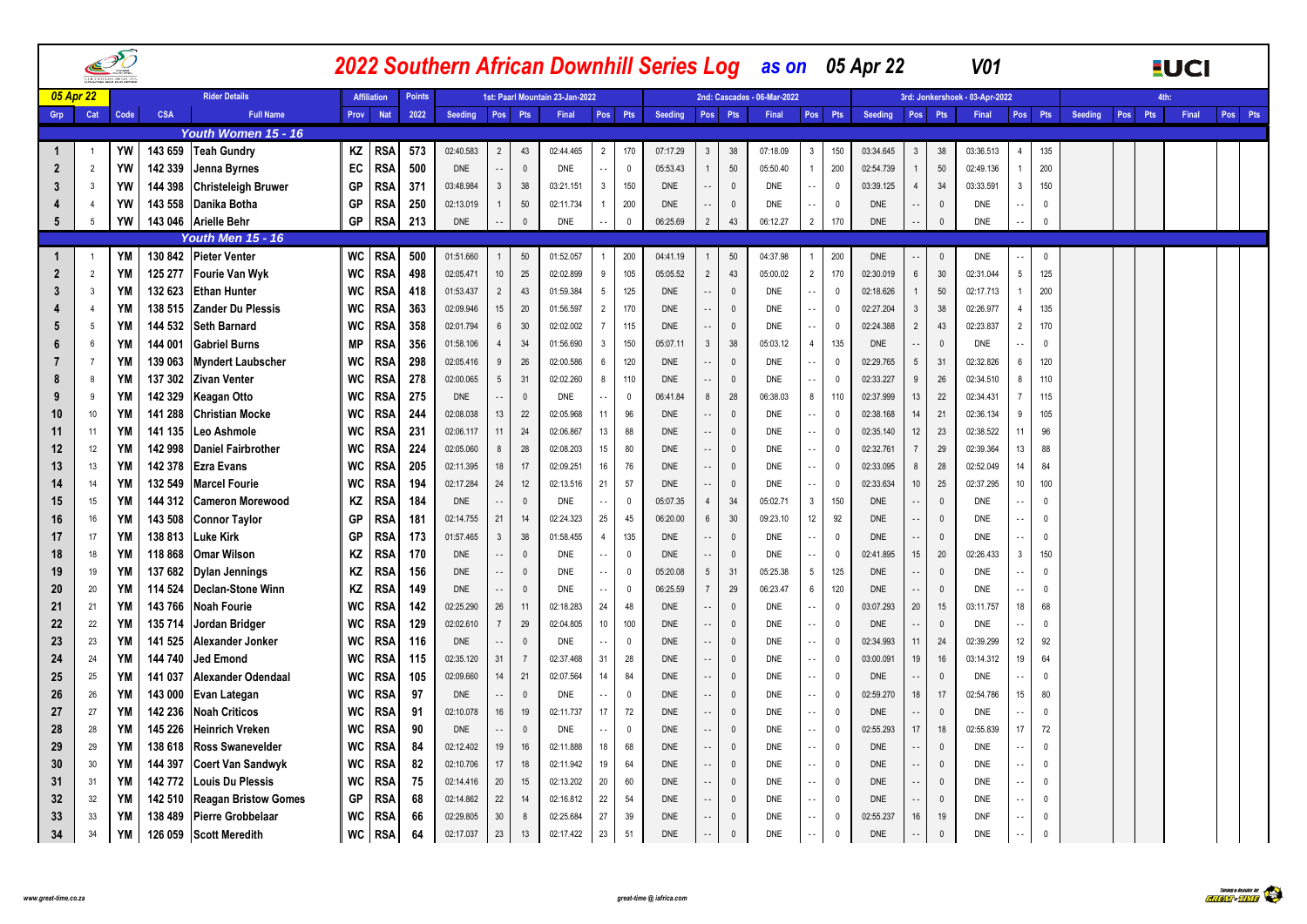|                |                 | $\mathcal{P}$   |                    |                                         |           |                          |               |                          |                            |                          | 2022 Southern African Downhill Series Log as on 05 Apr 22 |                                |                            |                          |                            |                             |                             |                     |                            |                        |                          |             | <b>V01</b>                     |                  |              |                |            | <b>EUCI</b> |         |
|----------------|-----------------|-----------------|--------------------|-----------------------------------------|-----------|--------------------------|---------------|--------------------------|----------------------------|--------------------------|-----------------------------------------------------------|--------------------------------|----------------------------|--------------------------|----------------------------|-----------------------------|-----------------------------|---------------------|----------------------------|------------------------|--------------------------|-------------|--------------------------------|------------------|--------------|----------------|------------|-------------|---------|
|                | 05 Apr 22       |                 |                    | <b>Rider Details</b>                    |           | <b>Affiliation</b>       | <b>Points</b> |                          |                            |                          | 1st: Paarl Mountain 23-Jan-2022                           |                                |                            |                          |                            |                             | 2nd: Cascades - 06-Mar-2022 |                     |                            |                        |                          |             | 3rd: Jonkershoek - 03-Apr-2022 |                  |              |                |            | 4th:        |         |
| Grp            | Cat             | Code            | <b>CSA</b>         | <b>Full Name</b>                        | Prov      | <b>Nat</b>               | 2022          | <b>Seeding</b>           | Pos                        | Pts                      | Final                                                     | Pos                            | Pts                        | Seeding                  | Pos Pts                    |                             | Final                       | Pos Pts             |                            | Seeding                | Pos                      | Pts         | Final                          | Pos <sup> </sup> | Pts          | <b>Seeding</b> | Pos<br>Pts | Final       | Pos Pts |
| 35             | 35              | YM              | 144 374            | Jack Brookstein                         | WC        | <b>RSA</b>               | 60            | 02:26.663                | 27                         | 10                       | 02:26.528                                                 | 28                             | 36                         | <b>DNE</b>               |                            | $\overline{0}$              | <b>DNE</b>                  | $\sim$              | $\Omega$                   | 03:15.447              | 21                       | 14          | <b>DNS</b>                     |                  | $\mathbf{0}$ |                |            |             |         |
| 36             | 36              | YM              | 142 563            | Christopher Jansen Van Renst WC         |           | <b>RSA</b>               | 50            | 02:28.716                | 29                         | 8                        | 02:25.602                                                 | 26                             | 42                         | <b>DNE</b>               | $\sim$ $\sim$              | $\mathbf 0$                 | <b>DNE</b>                  | $\sim$              | $\overline{0}$             | <b>DNE</b>             | ٠.                       | $\mathbb O$ | <b>DNE</b>                     |                  | $\mathbf{0}$ |                |            |             |         |
| 37             | 37              | YM              | 144 651            | <b>Adriaan De Waard</b>                 | <b>WC</b> | <b>RSA</b>               | 44            | 02:17.556                | 25                         | 11                       | 02:27.781                                                 | 29                             | 33                         | <b>DNE</b>               | $\overline{\phantom{a}}$   | $\overline{0}$              | DNE                         | $\sim$ $\sim$       | 0                          | <b>DNE</b>             |                          | $\mathbb O$ | <b>DNE</b>                     |                  | $\mathbf{0}$ |                |            |             |         |
| 38             | 38              | <b>YM</b>       | 143 802            | Marnu Van Sandwyk                       | WC        | <b>RSA</b>               | 39            | 02:27.884                | 28                         | 9                        | 02:27.801                                                 | 30                             | 30                         | <b>DNE</b>               | $\overline{\phantom{a}}$   | $\theta$                    | <b>DNE</b>                  |                     | $\theta$                   | <b>DNE</b>             |                          | $\Omega$    | <b>DNE</b>                     |                  | $\mathbf{0}$ |                |            |             |         |
|                |                 |                 |                    | <b>Junior Women 17 - 18</b>             |           |                          |               |                          |                            |                          |                                                           |                                |                            |                          |                            |                             |                             |                     |                            |                        |                          |             |                                |                  |              |                |            |             |         |
| $\mathbf{1}$   |                 | <b>JW</b>       |                    | 117 478 Anvia Bredenkamp                |           | KZ RSA                   | 463           | <b>DNE</b>               | $\ddotsc$                  | $\mathbf 0$              | <b>DNE</b>                                                | $\sim$ $\sim$                  | $\mathbb O$                | 07:32.68                 | $\mathbf{1}$               | 50                          | 07:17.54                    | 1                   | 200                        | 03:07.987              | $\overline{2}$           | 43          | 03:30.409                      | $\overline{2}$   | 170          |                |            |             |         |
|                |                 |                 |                    | <b>Junior Men 17 - 18</b>               |           |                          |               |                          |                            |                          |                                                           |                                |                            |                          |                            |                             |                             |                     |                            |                        |                          |             |                                |                  |              |                |            |             |         |
| 1              |                 | JM              | 110 347            | <b>Philip Van Schalkwyk</b>             | WC        | <b>RSA</b>               | 658           | 01:45.663                | $\overline{1}$             | 50                       | 01:47.037                                                 | $\overline{2}$                 | 170                        | 04:26.41                 | $\mathbf{3}$               | 38                          | 04:22.44                    | $\mathbf{3}$        | 150                        | 02:13.595              | 1                        | 50          | 02:15.573                      |                  | 200          |                |            |             |         |
| $\overline{2}$ | $\overline{2}$  | JM              | 101 729            | <b>Keagan Brand</b>                     | ΚZ        | <b>RSA</b>               | 596           | 01:51.305                | $\overline{4}$             | 34                       | 01:50.833                                                 | $\overline{4}$                 | 135                        | 04:25.59                 | $\mathbf{1}$               | $50\,$                      | 04:21.58                    | $\overline{1}$      | 200                        | 02:19.588              | $\overline{2}$           | 43          | 02:20.618                      | $\overline{4}$   | 135          |                |            |             |         |
| 3              | $\overline{3}$  | JM              | 17 513             | <b>Nate Hall</b>                        | ΚZ        | RSA                      | 529           | 01:55.552                | $5\phantom{.0}$            | 31                       | 01:51.762                                                 | 5                              | 125                        | 04:34.27                 | $6\overline{6}$            | 30                          | 04:24.88                    | $\overline{4}$      | 135                        | 02:20.581              | $\mathbf{3}$             | 38          | 02:17.518                      | $\overline{2}$   | 170          |                |            |             |         |
|                | $\overline{4}$  | <b>JM</b>       | 115 484            | <b>Ross Kew</b>                         | ΚZ        | <b>RSA</b>               | 518           | 01:50.631                | $\mathbf{3}$               | 38                       | 01:49.157                                                 | 3                              | 150                        | 14:20.53                 | 13                         | 22                          | 04:25.61                    | $5\phantom{.0}$     | 125                        | 02:20.900              | $\overline{4}$           | 34          | 02:19.222                      | 3                | 150          |                |            |             |         |
| 5              | 5               | JM              | 119 342            | <b>Ike Klaassen</b>                     | <b>WC</b> | <b>RSA</b>               | 455           | 01:47.452                | $\overline{2}$             | 43                       | 01:46.947                                                 |                                | 200                        | 04:25.84                 | $\overline{2}$             | 43                          | 04:21.82                    | $\overline{2}$      | 170                        | <b>DNE</b>             | $\sim$ $\sim$            | $\mathbf 0$ | <b>DNE</b>                     |                  | $\mathbf{0}$ |                |            |             |         |
| 6              | 6               | <b>JM</b>       | 141 371            | Alex De Bruin                           | ΚZ        | RSA                      | 449           | 01:59.836                | $\overline{7}$             | 29                       | 01:53.204                                                 | 6                              | 120                        | 04:31.60                 | 4                          | 34                          | 04:37.35                    | 8                   | 110                        | 02:21.480              | $5\phantom{.0}$          | 31          | 02:22.628                      | 5                | 125          |                |            |             |         |
|                | $\overline{7}$  | JM              | 17 512             | Liam Hall                               | ΚZ        | <b>RSA</b>               | 413           | 01:56.769                | $\,6\,$                    | $30\,$                   | 03:04.668                                                 | 12                             | 92                         | 04:38.16                 | $\overline{7}$             | 29                          | 04:28.35                    | $\overline{7}$      | 115                        | 02:28.905              | 8                        | 28          | 02:24.933                      | 6                | 120          |                |            |             |         |
| 8              | 8               | <b>JM</b>       | 135 932            | <b>Blake Frodsham</b>                   | ΚZ        | <b>RSA</b>               | 387           | 02:06.171                | 10                         | 25                       | 02:05.058                                                 | 8                              | 110                        | 04:54.77                 | 8                          | 28                          | 04:46.60                    | 9                   | 105                        | 02:35.570              | 12                       | 23          | 02:33.570                      |                  | 96           |                |            |             |         |
| 9              | 9               | JM              | 75 000             | <b>Caide Goveia</b>                     | ΚZ        | <b>RSA</b>               | 295           | <b>DNE</b>               | $\overline{\phantom{a}}$ . | $\mathbf{0}$             | <b>DNE</b>                                                | Ġ.                             | $\mathbb O$                | 04:33.28                 | 5                          | 31                          | 04:28.32                    | $6\overline{6}$     | 120                        | 02:28.696              | $\overline{7}$           | 29          | 02:25.563                      | $\overline{7}$   | 115          |                |            |             |         |
| 10             | 10              | JM              | 132 117            | Stefan Du Preez                         | WC        | <b>RSA</b>               | 135           | <b>DNE</b>               | $\sim$ $\sim$              | $\Omega$                 | <b>DNE</b>                                                | $\ddot{\phantom{a}}$           | $\mathbf 0$                | <b>DNE</b>               | $\sim$ $\sim$              | $\mathbb O$                 | DNE                         | $\sim$ $\sim$       | $\overline{0}$             | 02:30.459              | 10                       | 25          | 02:25.885                      | 8                | 110          |                |            |             |         |
| 11             | 11              | JM              | 141 505            | <b>Dawid Bekker</b>                     | WC        | <b>RSA</b>               | 133           | 02:04.183                | 8                          | 28                       | 02:07.114                                                 | 9                              | 105                        | <b>DNE</b>               | $\overline{\phantom{a}}$ . | $\mathbb O$                 | DNE                         | $\sim$ $\sim$       | 0                          | DNE                    | $\ddot{\phantom{1}}$     | $\mathbf 0$ | <b>DNE</b>                     |                  | $\mathbf{0}$ |                |            |             |         |
| 12             | 12              | JM              | 145 455            | <b>Nic Kenny</b>                        | WC        | <b>RSA</b>               | 131           | <b>DNE</b>               | $\overline{\phantom{a}}$   | $\Omega$                 | <b>DNE</b>                                                | $\sim$ $\sim$                  | $\mathbb O$                | <b>DNE</b>               | $\sim$ $\sim$              | $\mathbf 0$                 | <b>DNE</b>                  | $\sim$              | $\mathbf{0}$               | 02:29.909              | 9                        | 26          | 02:29.648                      | 9                | 105          |                |            |             |         |
| 13             | 13              | JM              | 143 146            | <b>Riku De Lange</b>                    | <b>MP</b> | <b>RSA</b>               | 126           | <b>DNE</b>               | $\sim$<br>$\sim$           | $\mathbf{0}$<br>$\Omega$ | <b>DNE</b>                                                | $\sim$ $\sim$<br>$\sim$ $\sim$ | $\mathbb O$                | 05:12.31                 | 9                          | 26                          | 05:02.87                    | 10<br>$\sim$ $\sim$ | 100                        | DNE                    | $\sim$ $\sim$            | $\mathbb O$ | <b>DNE</b>                     |                  | $\Omega$     |                |            |             |         |
| 14             | 14<br>15        | JM<br><b>JM</b> | 143 552<br>142 355 | <b>Adin Greyling</b><br>Joshua Hoffmann | GP        | RSA                      | 124<br>114    | <b>DNE</b><br><b>DNE</b> | $\sim$                     | $\mathbf{0}$             | <b>DNE</b>                                                |                                | $\mathbf 0$<br>$\mathbf 0$ | <b>DNE</b>               | $\sim$ $\sim$              | $\overline{0}$<br>$\pmb{0}$ | DNE                         | $\sim$ $\sim$       | $\overline{0}$<br>$\Omega$ | 02:31.374              | 11<br>13                 | 24<br>22    | 02:30.633                      | 10<br>12         | 100          |                |            |             |         |
| 15<br>16       | 16              | JM              | 141 242            | Adriaan Laubscher                       | EC<br>WC  | <b>RSA</b><br><b>RSA</b> | 102           | <b>DNE</b>               | $\sim$ $\sim$              | $\Omega$                 | <b>DNE</b><br><b>DNE</b>                                  | $\sim$ $\sim$                  | $\mathbb O$                | <b>DNE</b><br><b>DNE</b> | $\sim$ $\sim$              | $\overline{0}$              | DNE<br>DNE                  | $\sim$ $\sim$       | $\overline{0}$             | 02:44.893<br>02:24.879 | $\,6\,$                  | 30          | 02:52.695<br>11:30.682         | 17               | 92<br>72     |                |            |             |         |
| 17             | 17              | JM              | 142 456            | <b>Mark De Kock</b>                     | WC        | <b>RSA</b>               | 99            | <b>DNE</b>               | $\sim$ $\sim$              | $\mathbf{0}$             | <b>DNE</b>                                                | $\sim$                         | $\mathbf 0$                | <b>DNE</b>               | $\sim$ $\sim$              | $\mathbf{0}$                | <b>DNE</b>                  | $\sim$ $\sim$       | $\overline{0}$             | 03:20.767              | 16                       | 19          | 03:29.219                      | 15               | 80           |                |            |             |         |
| 18             | 18              | JM              | 145 015            | Joshua Lewis                            | WC        | <b>RSA</b>               | 20            | <b>DNE</b>               |                            | $\mathbf 0$              | DNE                                                       |                                | $\mathbf{0}$               | DNE                      | $\overline{a}$             | $\mathbb O$                 | DNE                         | $\sim$ $\sim$       | $\mathbf 0$                | 03:06.682              | 15 <sup>15</sup>         | 20          | <b>DNS</b>                     |                  | $\mathbf{0}$ |                |            |             |         |
|                |                 |                 |                    | Elite Women 19+                         |           |                          |               |                          |                            |                          |                                                           |                                |                            |                          |                            |                             |                             |                     |                            |                        |                          |             |                                |                  |              |                |            |             |         |
| 1              |                 | EW              | 5 3 8 7            | Frances Du Toit                         | WC        | <b>RSA</b>               | 713           | 02:02.963                | $\overline{1}$             | $50\,$                   | 02:04.118                                                 |                                | 200                        | 05:26.15                 | $\overline{2}$             | 43                          | 05:11.71                    | $\overline{2}$      | 170                        | 02:30.585              | $\mathbf{1}$             | $50\,$      | 02:29.366                      |                  | 200          |                |            |             |         |
| $\overline{2}$ | $\overline{2}$  | EW              | 5 3 5 9            | <b>Sabine Thies</b>                     | ΚZ        | <b>RSA</b>               | 664           | 02:06.085                | $\overline{2}$             | 43                       | 02:04.763                                                 | $\overline{2}$                 | 170                        | 05:17.03                 | $\mathbf{1}$               | $50\,$                      | 05:07.16                    | $\overline{1}$      | 200                        | 02:54.256              | 5                        | 31          | 02:36.999                      | $\overline{2}$   | 170          |                |            |             |         |
| 3              | 3               | EW              | 74 883             | Jessi Nixon                             | <b>WC</b> | <b>RSA</b>               | 510           | 02:09.018                | $\mathbf{3}$               | 38                       | 02:12.205                                                 | $\overline{4}$                 | 135                        | 06:35.58                 | $\overline{4}$             | 34                          | 06:15.55                    | $\overline{4}$      | 135                        | 02:45.046              | $\overline{4}$           | 34          | 02:41.162                      | $\overline{4}$   | 135          |                |            |             |         |
|                | $\overline{4}$  | EW              | 121 359            | Zandri Strydom                          | <b>MP</b> | <b>RSA</b>               | 380           | <b>DNE</b>               | $\sim$ $\sim$              | $\mathbf{0}$             | DNE                                                       | $\sim$ $\sim$                  | $\mathbb O$                | 05:32.81                 | $\mathbf{3}$               | 38                          | 05:15.70                    | $\mathbf{3}$        | 150                        | 02:43.046              | $\overline{2}$           | 43          | 02:40.689                      | 3                | 150          |                |            |             |         |
| 5              | -5              | EW              | 45 343             | <b>Gina Nixon</b>                       | <b>WC</b> | <b>RSA</b>               | 346           | 02:10.485                | $\overline{4}$             | 34                       | 02:10.659                                                 | 3                              | 150                        | <b>DNE</b>               | $\sim$ $\sim$              | $\overline{0}$              | DNE                         | $\sim$ $\sim$       | - 0                        | 02:44.491              | $\mathfrak{Z}$           | 38          | 02:45.106                      | 5                | 125          |                |            |             |         |
| 6              | 6               | EW              | 144 598            | <b>Roxy Baynes</b>                      | <b>WC</b> | <b>RSA</b>               | 300           | 02:39.968                | $6\phantom{.0}$            | 30                       | 02:43.694                                                 | -5                             | 125                        | <b>DNE</b>               | $\sim$ $\sim$              | $\mathbb O$                 | <b>DNE</b>                  | $\sim$ .            | $\overline{0}$             | 03:22.735              | $6\overline{6}$          | 30          | 03:36.468                      | $\overline{7}$   | 115          |                |            |             |         |
|                |                 | EW              | 88 997             | Leigh Brookstein                        | <b>WC</b> | <b>RSA</b>               | 293           | 02:45.080                | $\overline{7}$             | 29                       | 02:48.318                                                 | 7                              | 115                        | <b>DNE</b>               |                            | $\overline{0}$              | DNE                         | $\sim$              | $\overline{0}$             | 03:26.146              | $\overline{7}$           | 29          | 03:17.563                      | 6                | 120          |                |            |             |         |
| 8              | 8               | EW              | 144 739            | <b>Lizelle Thompson</b>                 | WC        | <b>RSA</b>               | 151           | 02:30.774                | 5                          | 31                       | 02:44.187                                                 |                                | 120                        | <b>DNE</b>               |                            | $\theta$                    | <b>DNE</b>                  |                     | $\mathbf{0}$               | <b>DNE</b>             |                          | $\Omega$    | <b>DNE</b>                     |                  | $\mathbf{0}$ |                |            |             |         |
|                |                 |                 |                    | Elite Men 19+                           |           |                          |               |                          |                            |                          |                                                           |                                |                            |                          |                            |                             |                             |                     |                            |                        |                          |             |                                |                  |              |                |            |             |         |
|                |                 | <b>EM</b>       | 68 160             | Stefan Garlicki                         | <b>WC</b> | <b>RSA</b>               | 581           | 01:44.058                | $\overline{2}$             | 43                       | 01:42.870                                                 | $\overline{2}$                 | 170                        | 04:23.06                 | $5\overline{)}$            | 31                          | 04:18.36                    | 5 <sup>5</sup>      | 125                        | 02:10.333              | $\overline{2}$           | 43          | 02:09.526                      | $\overline{2}$   | 170          |                |            |             |         |
| $\overline{2}$ | $\overline{2}$  | EM              | 137 826            | <b>Rory Kirk</b>                        | GP        | <b>RSA</b>               | 508           | 01:49.812                | $\,6\,$                    | 30                       | 01:48.079                                                 | $\overline{7}$                 | 115                        | 04:27.61                 | $\overline{7}$             | 29                          | 04:16.31                    | $\mathbf{3}$        | 150                        | 02:16.860              | $\overline{4}$           | 34          | 02:15.526                      | $\mathbf{3}$     | 150          |                |            |             |         |
| 3              | $\overline{3}$  | EM              | 73 874             | Johann Potgieter                        | WC        | RSA                      | 500           | 01:42.499                | $\mathbf{1}$               | $50\,$                   | 01:41.790                                                 |                                | 200                        | 04:11.55                 | $\mathbf{1}$               | $50\,$                      | 04:09.74                    | $\mathbf{1}$        | 200                        | <b>DNE</b>             | $\sim$ $\sim$            | $\mathbb O$ | <b>DNE</b>                     |                  | $\mathbf{0}$ |                |            |             |         |
|                | $\overline{4}$  | EM              | 98796              | <b>Connor Finnis</b>                    | ΚZ        | <b>RSA</b>               | 343           | <b>DNF</b>               |                            | $\mathbf{0}$             | 01:46.399                                                 | $\overline{4}$                 | 135                        | 04:16.77                 | $\mathbf{3}$               | 38                          | 04:13.45                    | $\overline{2}$      | 170                        | <b>DNE</b>             |                          | $\mathbb O$ | <b>DNE</b>                     |                  | $\mathbf{0}$ |                |            |             |         |
| 5              | 5               | EM              | 108 050            | Niko Velasco                            | <b>WC</b> | RSA                      | 325           | 01:47.696                | $5\overline{)}$            | 31                       | 01:46.530                                                 | 5                              | 125                        | 04:17.94                 | $\overline{4}$             | 34                          | 04:16.40                    | $\overline{4}$      | 135                        | <b>DNE</b>             | $\overline{\phantom{a}}$ | $\mathbb O$ | <b>DNE</b>                     |                  | $\mathbf{0}$ |                |            |             |         |
| 6              | $6\phantom{1}6$ | <b>EM</b>       | 117 459            | <b>Struan Mcmaster</b>                  | WC        | <b>RSA</b>               | 315           | 01:46.666                | $\overline{4}$             | 34                       | 01:46.132                                                 | 3                              | 150                        | 04:28.83                 | 9                          | 26                          | 04:25.08                    | 9                   | 105                        | <b>DNE</b>             | Ξ.                       | $\mathbb O$ | <b>DNE</b>                     | $\sim$           | $\mathbf{0}$ |                |            |             |         |

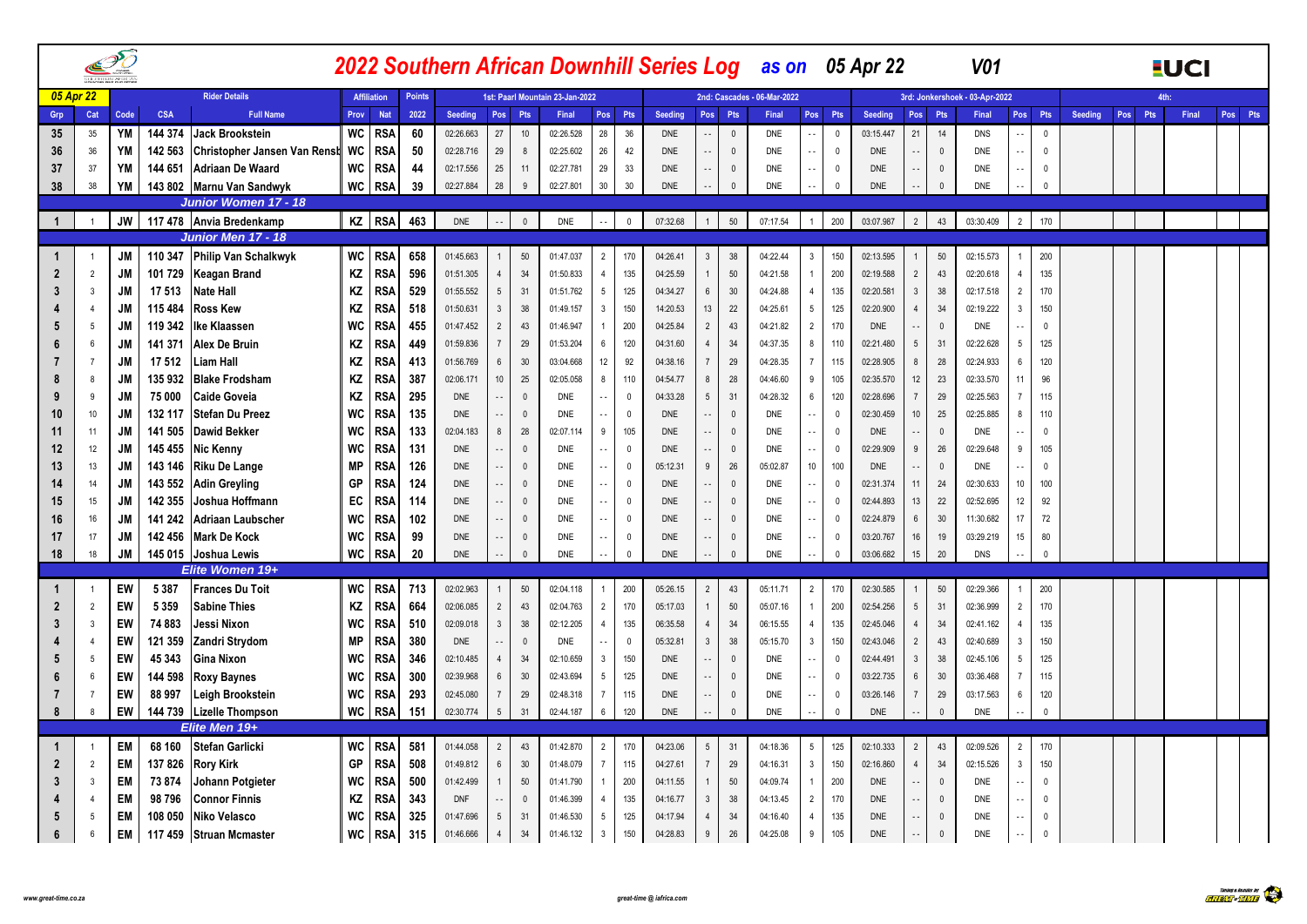|                |           |                | PÕ        |                |                                                |                 |                    |                    |            |                            |                | 2022 Southern African Downhill Series Log as on 05 Apr 22 |                |                |                          |                            |                                  |                             |                 |                |            |                          |                          | <b>V01</b>                     |                 |              |                |     |     | <b>EUCI</b> |         |
|----------------|-----------|----------------|-----------|----------------|------------------------------------------------|-----------------|--------------------|--------------------|------------|----------------------------|----------------|-----------------------------------------------------------|----------------|----------------|--------------------------|----------------------------|----------------------------------|-----------------------------|-----------------|----------------|------------|--------------------------|--------------------------|--------------------------------|-----------------|--------------|----------------|-----|-----|-------------|---------|
|                | 05 Apr 22 |                |           |                | <b>Rider Details</b>                           |                 | <b>Affiliation</b> | <b>Points</b>      |            |                            |                | 1st: Paarl Mountain 23-Jan-2022                           |                |                |                          |                            |                                  | 2nd: Cascades - 06-Mar-2022 |                 |                |            |                          |                          | 3rd: Jonkershoek - 03-Apr-2022 |                 |              |                |     |     | 4th:        |         |
| Grp            |           | Cat            | Code      | <b>CSA</b>     | <b>Full Name</b>                               | Prov            | <b>Nat</b>         | 2022               | Seeding    | Pos                        | Pts            | Final                                                     | Pos            | Pts            | Seeding                  |                            | Pos Pts                          | Final                       | Pos             | Pts            | Seeding    | Pos                      | Pts                      | Final                          | Pos             | Pts          | <b>Seeding</b> | Pos | Pts | Final       | Pos Pts |
| 7              |           | -7             | EM        | 67 212         | Adi Van Der Merwe                              | WC              | <b>RSA</b>         | 296                | 02:07.002  | 17                         | 18             | 01:48.499                                                 | 9              | 105            | <b>DNE</b>               | $\overline{\phantom{a}}$   | $\overline{0}$                   | <b>DNE</b>                  | $\sim$          | $\mathbf 0$    | 02:15.168  | $\overline{3}$           | $38\,$                   | 02:16.463                      | $\overline{4}$  | 135          |                |     |     |             |         |
| 8              |           | 8              | EM        | 97 086         | Jason Du Toit                                  | <b>WC</b>       | RSA                | 284                | 01:49.910  | $\overline{7}$             | 29             | 01:48.350                                                 | 8              | 110            | 04:25.29                 | $6\overline{6}$            | 30                               | 04:23.78                    | $7^{\circ}$     | 115            | <b>DNE</b> | $\overline{\phantom{a}}$ | $\Omega$                 | <b>DNE</b>                     | $\sim$ $\sim$   | $\Omega$     |                |     |     |             |         |
| 9              |           | 9              | EM        | 118 174        | <b>Cullen Mcmaster</b>                         | <b>WC</b>       | <b>RSA</b>         | 278                | 01:44.784  | $\mathbf{3}$               | 38             | 01:46.608                                                 | 6              | 120            | 04:32.99                 | 11                         | 24                               | 04:27.80                    | 11              | 96             | DNE        | ٠.                       | $\mathbf{0}$             | <b>DNE</b>                     | $\sim$ $\sim$   | $\mathbf{0}$ |                |     |     |             |         |
| 10             |           | 10             | EM        | 63836          | Duran Van Eeden                                | <b>WC</b>       | RSA                | 264                | 01:52.065  | 10 <sup>1</sup>            | 25             | 01:54.226                                                 | 13             | 88             | <b>DNE</b>               | $\sim$                     | $\,$ 0                           | <b>DNE</b>                  | $\sim$ $\sim$   | $\Omega$       | 02:17.065  | $5\overline{)}$          | 31                       | 02:19.832                      | $6\overline{6}$ | 120          |                |     |     |             |         |
| 11             |           | 11             | EM        | 61 288         | <b>Matthew Lombardi</b>                        | <b>WC</b>       | <b>RSA</b>         | 259                | 01:51.727  | 9                          | 26             | 01:48.935                                                 | 10             | 100            | 04:33.30                 | 12                         | 23                               | 04:24.05                    | 8               | 110            | <b>DNE</b> | $\overline{\phantom{a}}$ | $\mathbf{0}$             | <b>DNE</b>                     | ٠.              | $\mathbf 0$  |                |     |     |             |         |
| 12             |           | 12             | EM        | 59 0 24        | <b>Theo Erlangsen</b>                          | <b>WC</b>       | <b>RSA</b>         | 250                | <b>DNE</b> | $\ddotsc$                  | $^{\circ}$     | <b>DNE</b>                                                |                | $\Omega$       | <b>DNE</b>               | $\overline{\phantom{a}}$   | $\overline{\mathbf{0}}$          | <b>DNE</b>                  | $\sim$          | $\overline{0}$ | 02:09.708  | 1                        | 50                       | 02:09.410                      | $\overline{1}$  | 200          |                |     |     |             |         |
| 13             |           | 13             | EM        | 138 342        | <b>Matthew Van Rosenveld</b>                   | <b>WC</b>       | RSA                | 248                | 01:53.528  | 13                         | 22             | 01:50.968                                                 | 11             | 96             | <b>DNE</b>               | $\sim$ $\sim$              | $\mathbb O$                      | <b>DNE</b>                  | $\sim$          | $\overline{0}$ | 02:28.889  | 10                       | 25                       | 02:25.818                      | 9               | 105          |                |     |     |             |         |
| 14             |           | 14             | EM        | 4 2 8 6        | Sharjah Jonsson                                | ΚZ              | <b>RSA</b>         | 247                | 01:51.296  | $\bf 8$                    | 28             | 01:52.118                                                 | $12\,$         | 92             | 04:28.41                 | 8                          | 28                               | 04:25.29                    | 10              | 100            | <b>DNE</b> | $\overline{\phantom{a}}$ | $\mathbf{0}$             | <b>DNE</b>                     | $\sim$ $\sim$   | $\mathbf{0}$ |                |     |     |             |         |
| 15             |           | 15             | EM        | 43 558         | Dreyer Botma                                   | <b>WC</b>       | RSA                | 240                | 02:42.129  | 24                         | 12             | 02:09.379                                                 | 24             | 48             | 06:21.98                 | 17                         | 18                               | 06:03.45                    | 19              | 64             | 02:40.957  | 17                       | 18                       | 02:38.866                      | 15              | 80           |                |     |     |             |         |
| 16             |           | 16             | EM        | 144 432        | <b>Waldo De Wet</b>                            | <b>WC</b>       | RSA                | 211                | 01:58.380  | 15 <sup>15</sup>           | 20             | 01:58.259                                                 | 18             | 68             | <b>DNE</b>               | $\sim$ $\sim$              | $\mathbb O$                      | <b>DNE</b>                  | $\sim$ $-$      | - 0            | 02:33.206  | 12                       | 23                       | 02:31.079                      | 10              | 100          |                |     |     |             |         |
| 17             |           | 17             | EM        | 121 311        | Jayden Lang                                    | <b>WC</b>       | <b>RSA</b>         | 211                | 01:53.523  | 12                         | 23             | 01:57.174                                                 | 16             | 76             | <b>DNE</b>               |                            | $\overline{0}$                   | DNE                         | $\sim$ $-$      | - 0            | 02:25.931  | 8                        | 28                       | 02:38.333                      | 14              | 84           |                |     |     |             |         |
| 18             |           | 18             | EM        | 144 693        | <b>Mackinley Daly</b>                          | ΚZ              | RSA                | 207                | 02:23.475  | 23                         | 13             | 01:59.759                                                 | 19             | 64             | <b>DNE</b>               | $\sim$ $\sim$              | $\overline{0}$                   | <b>DNE</b>                  | $\sim$ $\sim$   | - 0            | 02:36.710  | 15                       | 20                       | 02:24.457                      | 8               | 110          |                |     |     |             |         |
| 19             |           | 19             | EM        | 10 002 818 640 | <b>Greg Minnaar</b>                            | ΚZ              | <b>RSA</b>         | 163                | <b>DNE</b> | $\sim$ $-$                 | $\Omega$       | <b>DNE</b>                                                | ă.             | $\Omega$       | 04:14.31                 | $\overline{2}$             | 43                               | 04:19.22                    | $6\overline{6}$ | 120            | <b>DNE</b> | $\overline{\phantom{a}}$ | $\mathbf{0}$             | <b>DNE</b>                     |                 | 0            |                |     |     |             |         |
| 20             |           | 20             | EM        | 141 134        | <b>Aaron Ashmole</b>                           | <b>WC</b>       | <b>RSA</b>         | 151                | 02:11.013  | 20                         | 15             | 02:07.461                                                 | 23             | 51             | <b>DNE</b>               | $\overline{\phantom{a}}$   | $\mathbb O$                      | <b>DNE</b>                  | $\sim$ $\sim$   | $\mathbf{0}$   | 02:43.249  | 18                       | 17                       | 02:47.370                      | 18              | 68           |                |     |     |             |         |
| 21             |           | 21             | <b>EM</b> | 145 623        | Alessio De Franchi                             | <b>WC</b>       | <b>RSA</b>         | 144                | <b>DNE</b> |                            | $\Omega$       | <b>DNE</b>                                                | $\sim$         | $\Omega$       | <b>DNE</b>               | $\sim$ $\sim$              | $\mathbf{0}$                     | <b>DNE</b>                  | $\sim$          | 0              | 02:25.022  | $\overline{7}$           | 29                       | 02:23.087                      | $\overline{7}$  | 115          |                |     |     |             |         |
| 22             |           | 22             | EM        | 126 820        | Keira Duncan                                   | ΚZ              | <b>RSA</b>         | 117                | <b>DNE</b> | $\sim$                     | $\mathbf{0}$   | <b>DNE</b>                                                | $\sim$ $\sim$  | $\mathbf 0$    | 04:32.03                 | 10                         | 25                               | 04:29.16                    | 12              | 92             | <b>DNE</b> | $\overline{\phantom{a}}$ | $\mathbf{0}$             | DNE                            | $\sim$ $\sim$   | 0            |                |     |     |             |         |
| 23             |           | 23             | EM        | 86 4 25        | <b>Marc Fourie</b>                             | FS              | <b>RSA</b>         | 114                | <b>DNE</b> | $\sim$ $\sim$              | $\mathbf{0}$   | <b>DNE</b>                                                | $\sim$         | 0              | <b>DNE</b>               | $\sim$ $\sim$              | $\overline{\mathbf{0}}$          | <b>DNE</b>                  | $\sim$ $\sim$   | - 0            | 02:27.759  | 9                        | $26\,$                   | 02:37.415                      | 13              | 88           |                |     |     |             |         |
| 24             |           | 24             | EM        | 143 154        | Sukadeva Shanker                               | ΚZ              | <b>RSA</b>         | 108                | <b>DNE</b> | $\ddotsc$                  | $\mathbf{0}$   | <b>DNE</b>                                                | ٠.             | $\mathbf 0$    | 05:26.94                 | 15                         | 20                               | 05:08.94                    | 13              | 88             | <b>DNE</b> | ٠.                       | $\mathbf{0}$             | <b>DNE</b>                     | $\sim$ $\sim$   | $\mathbf{0}$ |                |     |     |             |         |
| 25             |           | 25             | EM        | 111 629        | <b>Michard Meets</b>                           | <b>WC</b>       | <b>RSA</b>         | 108                | 01:52.230  | 11                         | 24             | 01:54.236                                                 | 14             | 84             | <b>DNE</b>               | $\sim$ $\sim$              | $\overline{\mathbf{0}}$          | <b>DNE</b>                  | $\sim$ $\sim$   | $\Omega$       | <b>DNE</b> | $\overline{\phantom{a}}$ | $\mathbb O$              | <b>DNE</b>                     | $\sim$ $\sim$   | $\Omega$     |                |     |     |             |         |
| 26             |           | 26             | EM        | 143 130        | <b>Ruben Le Roux</b>                           | МP              | RSA                | 103                | <b>DNE</b> | $\overline{\phantom{a}}$   | $\mathbf{0}$   | <b>DNE</b>                                                | ٠.             | $\mathbf 0$    | 05:44.71                 | 16                         | 19                               | 05:08.97                    | 14              | 84             | <b>DNE</b> | $\overline{\phantom{a}}$ | $\mathbf{0}$             | <b>DNE</b>                     | $\sim$ $\sim$   | $\mathbf{0}$ |                |     |     |             |         |
| 27             |           | 27             | <b>EM</b> | 133 984        | <b>Willie Van Eck</b>                          | МP              | RSA                | 98                 | <b>DNE</b> | $\ddotsc$                  | $\mathbf{0}$   | <b>DNE</b>                                                | ă.             | $\Omega$       | 04:42.33                 | 13                         | 22                               | 05:54.64                    | 16              | 76             | <b>DNE</b> | $\overline{\phantom{a}}$ | $\mathbf{0}$             | <b>DNE</b>                     | $\sim$ $\sim$   | $\Omega$     |                |     |     |             |         |
| 28             |           | 28             | EM        | 143 668        | <b>Brandon Willcocks</b>                       | <b>WC</b>       | <b>RSA</b>         | 89                 | 02:07.983  | 18                         | 17             | 01:57.734                                                 | 17             | 72             | <b>DNE</b>               | $\overline{a}$             | $\mathbb O$                      | <b>DNE</b>                  | $\sim$          | $\mathbf{0}$   | <b>DNE</b> | ٠.                       | $\mathbf{0}$             | DNE                            | .,              | $\mathbf{0}$ |                |     |     |             |         |
| 29             |           | 29             | EM        | 131 734        | <b>Alexander Ham</b>                           | <b>WC</b>       | <b>RSA</b>         | 84                 | <b>DNE</b> | $\overline{\phantom{a}}$   | $\mathbf{0}$   | <b>DNE</b>                                                | ă.             | $\Omega$       | <b>DNE</b>               | $\overline{\phantom{a}}$ . | $\overline{0}$                   | <b>DNE</b>                  | $\sim$          | $\overline{0}$ | 02:29.340  | 11                       | 24                       | 02:53.135                      | 20              | 60           |                |     |     |             |         |
| 30             |           | 30             | EM        | 144 755        | <b>Dricus Pretorius</b>                        | <b>WC</b>       | <b>RSA</b>         | 79                 | 01:59.593  | 16                         | 19             | 02:00.256                                                 | 20<br>22       | 60<br>54       | <b>DNE</b><br><b>DNE</b> | $\sim$ $\sim$              | $\overline{0}$<br>$\overline{0}$ | <b>DNE</b>                  | $\sim$ $\sim$   | $\mathbf{0}$   | <b>DNE</b> | Ω,                       | $\mathbf{0}$<br>$\Omega$ | <b>DNE</b>                     | $\ddotsc$       | $\mathbf{0}$ |                |     |     |             |         |
| 31<br>32       |           | 31             | EM        | 8005           | <b>Chris Wolhuter</b>                          | WC<br><b>WC</b> | <b>RSA</b>         | 70<br>$\mathbf{0}$ | 02:09.533  | 19                         | 16<br>$\Omega$ | 02:07.029                                                 |                | $\mathbf 0$    |                          | $\overline{\phantom{a}}$   | $\mathbb O$                      | <b>DNE</b>                  | $\sim$          | $\mathbf{0}$   | <b>DNE</b> | $\overline{\phantom{a}}$ | $\Omega$                 | <b>DNE</b>                     |                 | $\mathbf{0}$ |                |     |     |             |         |
|                |           | 32             | EM        | 141 040        | <b>Jensen Meyer</b><br>Sub Veteran Men 30 - 39 |                 | <b>RSA</b>         |                    | <b>DNS</b> |                            |                | <b>DNS</b>                                                |                |                | <b>DNE</b>               |                            |                                  | <b>DNE</b>                  | Ω,              | $\mathbf{0}$   | <b>DNE</b> |                          |                          | <b>DNE</b>                     | Ξ.              | $\mathbb O$  |                |     |     |             |         |
| $\mathbf 1$    |           |                | <b>SV</b> | 134 069        | <b>Justin Victor</b>                           | МP              | <b>RSA</b>         | 463                | 02:02.611  |                            | 50             | 02:02.435                                                 |                | 200            | 05:15.40                 | $\overline{2}$             | 43                               | 04:59.97                    | $2^{\circ}$     | 170            | <b>DNE</b> |                          | $\mathbf{0}$             | <b>DNE</b>                     |                 | $\mathbf 0$  |                |     |     |             |         |
| $\mathbf{2}$   |           | $\overline{2}$ | <b>SV</b> | 67866          | <b>Darryn Stow</b>                             | WC              | <b>RSA</b>         | 250                | <b>DNE</b> | $\overline{\phantom{a}}$   | $\Omega$       | <b>DNE</b>                                                | ă.             | $\mathbb O$    | <b>DNE</b>               | $\overline{\phantom{a}}$ . | $\mathbb O$                      | <b>DNE</b>                  | $\sim$          | $\mathbf 0$    | 02:24.257  | $\mathbf{1}$             | 50                       | 02:26.799                      | $\overline{1}$  | 200          |                |     |     |             |         |
| 3              |           | 3              | <b>SV</b> | 141 585        | <b>Stuart Waterworth</b>                       | ΚZ              | <b>RSA</b>         | 250                | <b>DNE</b> |                            | $\mathbf{0}$   | <b>DNE</b>                                                | Ц,             | $\mathbf{0}$   | 05:04.97                 | $\mathbf{1}$               | 50                               | 04:50.22                    | $\mathbf{1}$    | 200            | <b>DNE</b> | Ω,                       | $\mathbf{0}$             | <b>DNE</b>                     | $\ddotsc$       | $\mathbf 0$  |                |     |     |             |         |
|                |           | $\overline{a}$ | <b>SV</b> | 132 109        | <b>Andron Allan</b>                            | ΚZ              | <b>RSA</b>         | 188                | <b>DNE</b> | $\overline{\phantom{a}}$ . | $\mathbf{0}$   | <b>DNE</b>                                                | Ц,             | $\mathbf 0$    | 05:16.53                 | $\mathbf{3}$               | 38                               | 05:08.36                    | $\mathbf{3}$    | 150            | <b>DNE</b> | $\ddotsc$                | $\mathbf{0}$             | <b>DNE</b>                     | $\sim$ $\sim$   | $\mathbf{0}$ |                |     |     |             |         |
| 5              |           | 5              | <b>SV</b> | 96 174         | <b>Justin Burns</b>                            | ΚZ              | RSA                | 169                | <b>DNE</b> |                            | $\Omega$       | <b>DNE</b>                                                | ă.             | $\mathbf 0$    | 05:27.92                 | $\overline{4}$             | 34                               | 05:15.32                    | $\overline{4}$  | 135            | <b>DNE</b> | Ц,                       | $\mathbf{0}$             | DNE                            |                 | $\mathbf{0}$ |                |     |     |             |         |
| 6              |           | 6              | <b>SV</b> | 87 560         | <b>Robin Devitt</b>                            | ΚZ              | <b>RSA</b>         | 156                | <b>DNE</b> |                            | $\mathbf{0}$   | <b>DNE</b>                                                | ٠.             | $\mathbf{0}$   | 06:22.55                 | $5\phantom{.0}$            | 31                               | 06:32.60                    | 5 <sup>5</sup>  | 125            | <b>DNE</b> | ٠.                       | $\pmb{0}$                | <b>DNE</b>                     | $\sim$ $\sim$   | $\mathbf{0}$ |                |     |     |             |         |
| $\overline{7}$ |           | $\overline{7}$ | <b>SV</b> | 73918          | <b>Nic Venter</b>                              | KZ              | RSA                | 30                 | <b>DNE</b> |                            | $\mathbf{0}$   | <b>DNE</b>                                                | ă.             | $\Omega$       | 09:43.51                 | $6\phantom{.0}$            | 30                               | <b>DNE</b>                  | ÷.              | $\mathbf 0$    | <b>DNE</b> |                          | $\Omega$                 | <b>DNE</b>                     | Ц,              | $\mathbb O$  |                |     |     |             |         |
|                |           |                |           |                | Veteran Men 40 - 49                            |                 |                    |                    |            |                            |                |                                                           |                |                |                          |                            |                                  |                             |                 |                |            |                          |                          |                                |                 |              |                |     |     |             |         |
|                |           |                | VM        | 140 518        | <b>Pieter Rossouw</b>                          | <b>WC</b>       | <b>RSA</b>         | 438                | 01:57.477  |                            | 50             | 01:58.537                                                 | $\overline{1}$ | 200            | <b>DNE</b>               |                            | $\,$ 0                           | <b>DNE</b>                  | $\sim$          | $\mathbf{0}$   | 02:41.059  | $\overline{3}$           | 38                       | 02:38.004                      | 3               | 150          |                |     |     |             |         |
| $\mathbf{2}$   |           | $\overline{2}$ | VM        | 139 529        | <b>Mark Sydney</b>                             | ΚZ              | <b>RSA</b>         | 316                | DNE        | Ξ.                         | $\mathbf{0}$   | <b>DNE</b>                                                | Ц,             | $\overline{0}$ | 05:58.08                 | $5\overline{)}$            | 31                               | 05:55.02                    | $\overline{4}$  | 135            | 02:57.271  | $6\phantom{a}$           | 30                       | 02:54.695                      | 6               | 120          |                |     |     |             |         |
| 3              |           | $\mathbf{3}$   | VM        | 144 315        | <b>Oliver Jones</b>                            | ΚZ              | RSA                | 250                | <b>DNE</b> | $\sim$ $\sim$              | $\mathbf{0}$   | <b>DNE</b>                                                | н,             | $\mathbf 0$    | 05:08.29                 | $\mathbf{1}$               | 50                               | 05:01.24                    | $\mathbf{1}$    | 200            | <b>DNE</b> | $\overline{\phantom{a}}$ | $\mathbf{0}$             | <b>DNE</b>                     | $\sim$ $-$      | $\mathbf{0}$ |                |     |     |             |         |
|                |           | $\overline{4}$ | VM        | 96 361         | <b>Keith Kew</b>                               | KZ              | RSA                | 213                | <b>DNE</b> | $\overline{\phantom{a}}$ . | $\mathbf{0}$   | <b>DNE</b>                                                | Ц,             | $\mathbf{0}$   | 05:34.34                 | $\overline{2}$             | 43                               | 05:29.53                    | $\overline{2}$  | 170            | <b>DNE</b> | Ω,                       | $\mathbf{0}$             | <b>DNE</b>                     | $\sim$ $-$      | $\mathbf{0}$ |                |     |     |             |         |
| 5              |           | 5              | VM        | 42 394         | <b>Jacques Drever</b>                          | ΚZ              | RSA                | 184                | <b>DNE</b> | $\sim$ $\sim$              | $\Omega$       | <b>DNE</b>                                                | ă.             | $\Omega$       | 05:42.39                 | $\overline{4}$             | 34                               | 05:41.52                    | $\mathbf{3}$    | 150            | <b>DNE</b> | $\overline{\phantom{a}}$ | $\mathbf 0$              | <b>DNE</b>                     | $\sim$ $\sim$   | $\mathbf{0}$ |                |     |     |             |         |
| 6              |           | 6              | VM        |                | 135 342 Gareth Jones                           | WC              | <b>RSA</b>         | 184                | 02:21.150  | $\overline{4}$             | 34             | 02:22.705                                                 | 3              | 150            | <b>DNE</b>               |                            | $\mathbf 0$                      | DNE                         | $\ddotsc$       | $\mathbf 0$    | <b>DNE</b> | $\overline{\phantom{a}}$ | $\mathbf{0}$             | <b>DNE</b>                     | $\sim$ $\sim$   | $\mathbf{0}$ |                |     |     |             |         |
|                |           |                |           |                |                                                |                 |                    |                    |            |                            |                |                                                           |                |                |                          |                            |                                  |                             |                 |                |            |                          |                          |                                |                 |              |                |     |     |             |         |

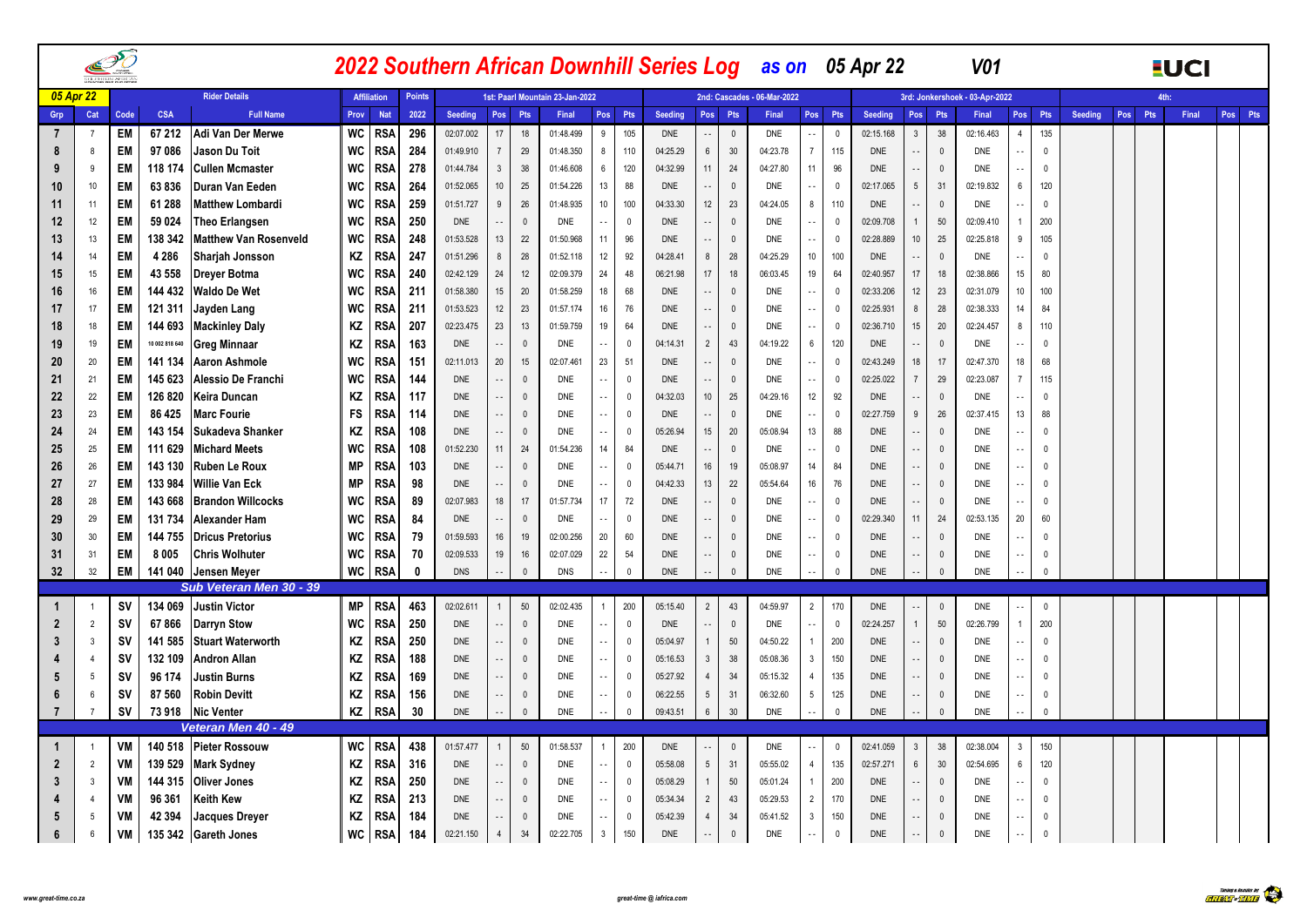|                |                | PÕ<br><b>COULD BERN AFFRICAN</b> |            |                               |           |                    |               |            |                          |                |                                 |                 |              |                |                            |              | 2022 Southern African Downhill Series Log as on 05 Apr 22 |                                   |            |                                           | V <sub>01</sub>                |                          |              |                |         |            | <b>EUCI</b> |         |
|----------------|----------------|----------------------------------|------------|-------------------------------|-----------|--------------------|---------------|------------|--------------------------|----------------|---------------------------------|-----------------|--------------|----------------|----------------------------|--------------|-----------------------------------------------------------|-----------------------------------|------------|-------------------------------------------|--------------------------------|--------------------------|--------------|----------------|---------|------------|-------------|---------|
|                | 05 Apr 22      |                                  |            | <b>Rider Details</b>          |           | <b>Affiliation</b> | <b>Points</b> |            |                          |                | 1st: Paarl Mountain 23-Jan-2022 |                 |              |                |                            |              | 2nd: Cascades - 06-Mar-2022                               |                                   |            |                                           | 3rd: Jonkershoek - 03-Apr-2022 |                          |              |                |         | <b>Ath</b> |             |         |
| Grp            | Cat            | Code                             | <b>CSA</b> | <b>Full Name</b>              | Prov      | <b>Nat</b>         | 2022          | Seeding    | Pos                      | <b>Pts</b>     | Final                           | Pos             | Pts          | <b>Seeding</b> | Pos Pts                    |              | Final                                                     | Pos Pts                           | Seeding    | Pos<br>Pts                                | Final                          | Pos                      | Pts          | <b>Seeding</b> | Pos Pts |            | Final       | Pos Pts |
| 7              | -7             | VM                               | 144 710    | <b>Petrus Nelson</b>          | WC        | <b>RSA</b>         | 173           | 02:16.459  | $\mathbf{3}$             | 38             | 03:07.709                       | $\overline{4}$  | 135          | <b>DNE</b>     |                            | $\mathbf 0$  | <b>DNE</b>                                                | $\overline{0}$<br>$\sim$ $\sim$   | <b>DNE</b> | $\mathbf{0}$                              | <b>DNE</b>                     |                          | $\mathbf 0$  |                |         |            |             |         |
| 8              | 8              | VM                               | 97 079     | Ivo Kittel                    | WC        | RSA                | 169           | <b>DNE</b> | $\overline{\phantom{a}}$ | $\overline{0}$ | <b>DNE</b>                      |                 | $\mathbf{0}$ | <b>DNE</b>     |                            | $\mathbf{0}$ | <b>DNE</b>                                                | $\overline{0}$<br>$\sim$ $\sim$   | 02:42.630  | 34<br>$\overline{4}$                      | 02:40.232                      | $\overline{4}$           | 135          |                |         |            |             |         |
| 9              | 9              | VM                               |            | 130 846 Raymond Rorich        | GP        | <b>RSA</b>         | 163           | DNE        | $\overline{\phantom{a}}$ | $\mathbf 0$    | <b>DNE</b>                      | $\sim$          | $\mathbf{0}$ | 05:40.33       | $\mathbf{3}$               | 38           | 06:12.59                                                  | $5\phantom{.0}$<br>125            | <b>DNE</b> | $\mathbb O$<br>                           | DNE                            | $\sim$ $\sim$            | $\mathbf{0}$ |                |         |            |             |         |
|                |                |                                  |            | <b>Master Men 50 - 59</b>     |           |                    |               |            |                          |                |                                 |                 |              |                |                            |              |                                                           |                                   |            |                                           |                                |                          |              |                |         |            |             |         |
| -1             | $\overline{1}$ | MМ                               | 17 069     | <b>Chris Nixon</b>            | GP        | <b>RSA</b>         | 720           | 01:55.189  | 1                        | 50             | 01:56.763                       | $\overline{2}$  | 170          | 05:12.45       |                            | 50           | 04:55.77                                                  | 200<br>$\overline{1}$             | 02:31.486  | $50\,$<br>$\mathbf{1}$                    | 02:26.606                      |                          | 200          |                |         |            |             |         |
|                | $\overline{2}$ | <b>MM</b>                        | 81 009     | <b>Alastair Brand</b>         | ΚZ        | <b>RSA</b>         | 563           | 02:10.582  | $\overline{4}$           | 34             | 02:08.998                       | 4               | 135          | 05:52.70       | $\overline{2}$             | 43           | 05:32.61                                                  | $\overline{2}$<br>170             | 02:47.401  | 5 <sup>5</sup><br>31                      | 02:41.661                      | 3                        | 150          |                |         |            |             |         |
|                | $\overline{3}$ | <b>MM</b>                        | 137821     | Peter De Beer                 | ΚZ        | RSA                | 188           | <b>DNE</b> | $\sim$ $\sim$            | $\overline{0}$ | DNE                             | $\sim$ $\sim$   | $^{\circ}$   | 06:45.71       | $\mathbf{3}$               | 38           | 06:35.63                                                  | $\mathbf{3}$<br>150               | <b>DNE</b> | $^{\circ}$<br>$\sim$ $\sim$               | <b>DNE</b>                     | $\sim$ $\sim$            | $\Omega$     |                |         |            |             |         |
|                | $\overline{4}$ | <b>MM</b>                        | 6629       | <b>Christo Van Den Heever</b> | WC        | <b>RSA</b>         | 173           | <b>DNE</b> | $\sim$ $\sim$            | - 0            | <b>DNE</b>                      | $\sim$ $\sim$   | $\mathbf 0$  | <b>DNE</b>     | $\overline{\phantom{a}}$ . | $\mathbf{0}$ | DNE                                                       | $\sim$ $\sim$<br>- 0              | 02:41.503  | 38<br>$\mathbf{3}$                        | 02:44.219                      | $\overline{4}$           | 135          |                |         |            |             |         |
| 5              | -5             | <b>MM</b>                        |            | 142 572 Mike Byrnes           | EC        | <b>RSA</b>         | 150           | <b>DNE</b> | $\sim$ $\sim$            | $\mathbf 0$    | DNE                             |                 | $\Omega$     | <b>DNE</b>     | $\overline{\phantom{a}}$   | $\mathbb O$  | <b>DNE</b>                                                | $\overline{0}$<br>$\sim$ .        | 03:20.582  | $6\overline{6}$<br>30                     | 03:18.941                      | $6\phantom{.0}$          | 120          |                |         |            |             |         |
|                |                |                                  |            | <b>OVERALL all Categories</b> |           |                    |               |            |                          |                |                                 |                 |              |                |                            |              |                                                           |                                   |            |                                           |                                |                          |              |                |         |            |             |         |
| -1             |                | EM                               | 68 160     | <b>Stefan Garlicki</b>        | WC        | <b>RSA</b>         | 881           | 01:44.058  | $\overline{2}$           | 60             | 01:42.870                       | $\overline{2}$  | 240          | 04:23.06       | $5\overline{)}$            | 56           | 04:18.36                                                  | 5<br>225                          | 02:10.333  | $\overline{2}$<br>60                      | 02:09.526                      | $\overline{2}$           | 240          |                |         |            |             |         |
| $\overline{2}$ | $\overline{2}$ | <b>EM</b>                        | 137826     | <b>Rory Kirk</b>              | GP        | <b>RSA</b>         | 834           | 01:49.812  | 8                        | 53             | 01:48.079                       | 9               | 205          | 04:27.61       | 10 <sup>1</sup>            | 50           | 04:16.31                                                  | 235<br>$\mathbf{3}$               | 02:16.860  | 5<br>56                                   | 02:15.526                      | $\mathbf{3}$             | 235          |                |         |            |             |         |
|                | $\overline{1}$ | JМ                               | 110 347    | Philip Van Schalkwyk          | WC        | <b>RSA</b>         | 813           | 01:45.663  | $\overline{4}$           | 58             | 01:47.037                       | 8               | 210          | 04:26.41       | 9                          | 51           | 04:22.44                                                  | 9<br>205                          | 02:13.595  | $\mathbf{3}$<br>59                        | 02:15.573                      | $\overline{4}$           | 230          |                |         |            |             |         |
|                | $\overline{2}$ | <b>JM</b>                        | 101 729    | <b>Keagan Brand</b>           | ΚZ        | RSA                | 748           | 01:51.305  | 12                       | 48             | 01:50.833                       | 14              | 184          | 04:25.59       | $\overline{7}$             | 54           | 04:21.58                                                  | $\overline{7}$<br>215             | 02:19.588  | 9<br>51                                   | 02:20.618                      | 11                       | 196          |                |         |            |             |         |
|                | 3              | JM                               | 17 513     | Nate Hall                     | ΚZ        | RSA                | 714           | 01:55.552  | 21                       | 39             | 01:51.762                       | 16              | 176          | 04:34.27       | 18                         | 42           | 04:24.88                                                  | 12<br>192                         | 02:20.581  | 10<br>50                                  | 02:17.518                      | $\overline{7}$           | 215          |                |         |            |             |         |
|                | $\overline{4}$ | JM                               | 115 484    | <b>Ross Kew</b>               | ΚZ        | RSA                | 691           | 01:50.631  | 10                       | 50             | 01:49.157                       | 13              | 188          | 14:20.53       | 75                         | 19           | 04:25.61                                                  | 15<br>180                         | 02:20.900  | 11<br>49                                  | 02:19.222                      | 9                        | 205          |                |         |            |             |         |
|                | 5              | JМ                               | 141 371    | Alex De Bruin                 | ΚZ        | <b>RSA</b>         | 643           | 01:59.836  | 31                       | 32             | 01:53.204                       | 19              | 164          | 04:31.60       | 13                         | 47           | 04:37.35                                                  | 20<br>160                         | 02:21.480  | 12<br>48                                  | 02:22.628                      | 12                       | 192          |                |         |            |             |         |
|                | 3              | <b>EM</b>                        | 73 874     | Johann Potgieter              | WC        | RSA                | 625           | 01:42.499  | $\mathbf{1}$             | 63             | 01:41.790                       | $\mathbf{1}$    | 250          | 04:11.55       | $\mathbf{1}$               | 63           | 04:09.74                                                  | $\overline{1}$<br>250             | DNE        | $\mathbf 0$<br>$\overline{\phantom{a}}$ . | DNE                            | ٠.                       | $\mathbf{0}$ |                |         |            |             |         |
|                | $\overline{4}$ | EM                               | 108 050    | Niko Velasco                  | <b>WC</b> | <b>RSA</b>         | 566           | 01:47.696  | $\overline{7}$           | 54             | 01:46.530                       | $5\phantom{.0}$ | 225          | 04:17.94       | $\overline{4}$             | 58           | 04:16.40                                                  | $\overline{4}$<br>230             | <b>DNE</b> | $\mathbb O$<br>$\sim$ $-$                 | <b>DNE</b>                     | $\sim$ $-$               | $\mathbf{0}$ |                |         |            |             |         |
|                | $\overline{1}$ | МM                               | 17 069     | <b>Chris Nixon</b>            | GP        | RSA                | 554           | 01:55.189  | $20\,$                   | 40             | 01:56.763                       | 25              | 145          | 05:12.45       | 30                         | 33           | 04:55.77                                                  | 24<br>148                         | 02:31.486  | 33<br>31                                  | 02:26.606                      | 21                       | 157          |                |         |            |             |         |
|                | 6              | JМ                               | 119 342    | lke Klaassen                  | WC        | RSA                | 533           | 01:47.452  | $6\,$                    | 55             | 01:46.947                       | $\overline{7}$  | 215          | 04:25.84       | 8                          | 53           | 04:21.82                                                  | 8<br>210                          | DNE        | $\mathbf 0$<br>$\overline{a}$             | DNE                            | $\sim$                   | $\mathbf{0}$ |                |         |            |             |         |
| 12             | -5             | EM                               | 98796      | <b>Connor Finnis</b>          | ΚZ        | RSA                | 529           | <b>DNF</b> | $\sim$ $-$               | $\mathbf{0}$   | 01:46.399                       | $\overline{4}$  | 230          | 04:16.77       | $\mathbf{3}$               | 59           | 04:13.45                                                  | $\overline{2}$<br>240             | <b>DNE</b> | $\mathbf 0$<br>$\overline{\phantom{a}}$ . | <b>DNE</b>                     | $\overline{\phantom{a}}$ | $\mathbf{0}$ |                |         |            |             |         |
| 13             | 6              | EM                               | 117 459    | <b>Struan Mcmaster</b>        | WC        | RSA                | 527           | 01:46.666  | $5\phantom{.0}$          | 56             | 01:46.132                       | 3               | 235          | 04:28.83       | 12                         | 48           | 04:25.08                                                  | 13<br>188                         | <b>DNE</b> | $\mathbf 0$<br>$\sim$                     | <b>DNE</b>                     | $\overline{\phantom{a}}$ | 0            |                |         |            |             |         |
|                | $\overline{7}$ | EM                               | 97 086     | Jason Du Toit                 | WC        | RSA                | 506           | 01:49.910  | 9                        | 51             | 01:48.350                       | 10              | 200          | 04:25.29       | 6                          | 55           | 04:23.78                                                  | 10<br>200                         | <b>DNE</b> | $\mathbf 0$<br>$\overline{\phantom{a}}$ . | DNE                            | $\sim$                   | $\mathbf{0}$ |                |         |            |             |         |
| 15             | 8              | EM                               | 67 212     | Adi Van Der Merwe             | WC        | RSA                | 505           | 02:07.002  | $47\,$                   | 26             | 01:48.499                       | 11              | 196          | DNE            | $\overline{\phantom{a}}$   | $\mathbf 0$  | DNE                                                       | 0<br>$\sim$                       | 02:15.168  | 58<br>$\overline{4}$                      | 02:16.463                      | $5\overline{)}$          | 225          |                |         |            |             |         |
| 16             | 9              | EM                               | 118 174    | <b>Cullen Mcmaster</b>        | WC        | RSA                | 500           | 01:44.784  | $\mathbf{3}$             | 59             | 01:46.608                       | $6\phantom{.0}$ | 220          | 04:32.99       | 15                         | 45           | 04:27.80                                                  | 16<br>176                         | <b>DNF</b> | $\mathbf 0$<br>$\sim$ $\sim$              | <b>DNE</b>                     | $\sim$ $\sim$            | $\Omega$     |                |         |            |             |         |
|                | $\overline{7}$ | JM                               | 17 512     | Liam Hall                     | ΚZ        | RSA                | 500           | 01:56.769  | 22                       | 39             | 03:04.668                       | 112             | 39           | 04:38.16       | 19                         | 41           | 04:28.35                                                  | 18<br>168                         | 02:28.905  | 37<br>24                                  | 02:24.933                      | 16                       | 176          |                |         |            |             |         |
| 18             | $\overline{1}$ | ΥM                               | 125 277    | <b>Fourie Van Wyk</b>         | <b>WC</b> | RSA                | 481           | 02:05.471  | 43                       | 27             | 02:02.899                       | 40              | 111          | 05:05.52       | 24                         | 37           | 05:00.02                                                  | 26<br>142                         | 02:30.019  | 28<br>34                                  | 02:31.044                      | 30                       | 130          |                |         |            |             |         |
|                | $\overline{1}$ | JB                               | 131 145    | Zak Jones                     | <b>WC</b> | RSA                | 478           | 01:59.993  | 32                       | 32             | 02:00.397                       | 35              | 120          | 05:10.12       | 28                         | 34           | 05:04.40                                                  | 31<br>128                         | 02:33.570  | 39<br>28                                  | 02:30.749                      | 28                       | 136          |                |         |            |             |         |
| 20             | 10             | EM                               | 61 288     | <b>Matthew Lombardi</b>       | <b>WC</b> | <b>RSA</b>         | 477           | 01:51.727  | 14                       | 46             | 01:48.935                       | 12              | 192          | 04:33.30       | 17                         | 43           | 04:24.05                                                  | 11<br>196                         | <b>DNE</b> | $\mathbb O$<br>$\sim$ $\sim$              | <b>DNE</b>                     | $\sim$ $\sim$            | $\Omega$     |                |         |            |             |         |
| 21             | 8              | <b>JM</b>                        | 135 932    | <b>Blake Frodsham</b>         | ΚZ        | RSA                | 468           | 02:06.171  | 46                       | 26             | 02:05.058                       | 46              | 105          | 04:54.77       | 22                         | 39           | 04:46.60                                                  | 22<br>154                         | 02:35.570  | 45<br>27                                  | 02:33.570                      | 36                       | 118          |                |         |            |             |         |
| 22             | 11             | EM                               | 63836      | Duran Van Eeden               | <b>WC</b> | RSA                | 460           | 01:52.065  | 15                       | 45             | 01:54.226                       | 20              | 160          | <b>DNE</b>     | $\overline{\phantom{a}}$   | $\mathbf{0}$ | <b>DNE</b>                                                | $\mathbf 0$<br>$\sim$ $\sim$      | 02:17.065  | $6\overline{6}$<br>55                     | 02:19.832                      | 10                       | 200          |                |         |            |             |         |
| 23             | $\overline{1}$ | EW                               | 5 3 8 7    | <b>Frances Du Toit</b>        | <b>WC</b> | RSA                | 459           | 02:02.963  | 37                       | 29             | 02:04.118                       | 43              | 108          | 05:26.15       | 38                         | 29           | 05:11.71                                                  | 37<br>116                         | 02:30.585  | 30<br>33                                  | 02:29.366                      | 25                       | 145          |                |         |            |             |         |
| 24             | 12             | EM                               | 4 2 8 6    | Sharjah Jonsson               | ΚZ        | RSA                | 450           | 01:51.296  | 11                       | 49             | 01:52.118                       | 18              | 168          | 04:28.41       | 11                         | 49           | 04:25.29                                                  | 14<br>184                         | <b>DNE</b> | $\mathbf 0$<br>$\sim$ $\sim$              | <b>DNE</b>                     | $\sim$ $\sim$            | $\mathbf{0}$ |                |         |            |             |         |
| 25             | $\overline{2}$ | <b>YM</b>                        | 132 623    | <b>Ethan Hunter</b>           | WC        | RSA                | 432           | 01:53.437  | 17                       | 43             | 01:59.384                       | 32              | 126          | <b>DNE</b>     |                            | $\mathbf 0$  | <b>DNE</b>                                                | $\sim$<br>0                       | 02:18.626  | 8<br>53                                   | 02:17.713                      | 8                        | 210          |                |         |            |             |         |
| 26             | 13             | <b>EM</b>                        | 138 342    | <b>Matthew Van Rosenveld</b>  | <b>WC</b> | <b>RSA</b>         | 427           | 01:53.528  | 19                       | 41             | 01:50.968                       | 15              | 180          | <b>DNE</b>     | $\overline{\phantom{a}}$   | $\mathbb O$  | DNE                                                       | $\overline{\mathbf{0}}$<br>$\sim$ | 02:28.889  | 23<br>38                                  | 02:25.818                      | 18                       | 168          |                |         |            |             |         |
| 27             | 9              | JM                               | 75 000     | <b>Caide Goveia</b>           | ΚZ        | RSA                | 427           | <b>DNE</b> | $\sim$ $\sim$            | $\overline{0}$ | DNE                             | $\sim$ $\sim$   | $^{\circ}$   | 04:33.28       | 16                         | 44           | 04:28.32                                                  | 17<br>172                         | 02:28.696  | $22\,$<br>39                              | 02:25.563                      | 17                       | 172          |                |         |            |             |         |
| 28             | $\overline{2}$ | EW                               | 5 3 5 9    | <b>Sabine Thies</b>           | ΚZ        | RSA                | 418           | 02:06.085  | 44                       | 27             | 02:04.763                       | 44              | 107          | 05:17.03       | 34                         | 31           | 05:07.16                                                  | 32<br>126                         | 02:54.256  | 73<br>20                                  | 02:36.999                      | 43                       | 108          |                |         |            |             |         |
| 29             | 3              | YM                               | 130 842    | <b>Pieter Venter</b>          | <b>WC</b> | RSA                | 416           | 01:51.660  | 13                       | 47             | 01:52.057                       | 17              | 172          | 04:41.19       | 20                         | 40           | 04:37.98                                                  | 21<br>157                         | <b>DNE</b> | $\mathbf 0$<br>$\sim$ $\sim$              | DNE                            |                          | $\Omega$     |                |         |            |             |         |
| 30             | $\overline{2}$ | JB                               | 142 239    | <b>Xavi Gomes</b>             | WC        | RSA                | 395           | 01:59.771  | 30                       | 33             | 02:05.555                       | 48              | 103          | 05:43.45       | 46                         | 26           | 05:33.31                                                  | 47<br>104                         | 02:38.828  | 53<br>25                                  | 02:37.814                      | 46                       | 105          |                |         |            |             |         |
| 31             | $\overline{4}$ | <b>YM</b>                        | 144 532    | Seth Barnard                  | WC        | <b>RSA</b>         | 377           | 02:01.794  | 34                       | 31             | 02:02.002                       | 37              | 116          | <b>DNE</b>     | $\sim$ $-$                 | $\mathbb O$  | <b>DNE</b>                                                | $\overline{0}$<br>$\sim$ $\sim$   | 02:24.388  | 14<br>46                                  | 02:23.837                      | 14                       | 184          |                |         |            |             |         |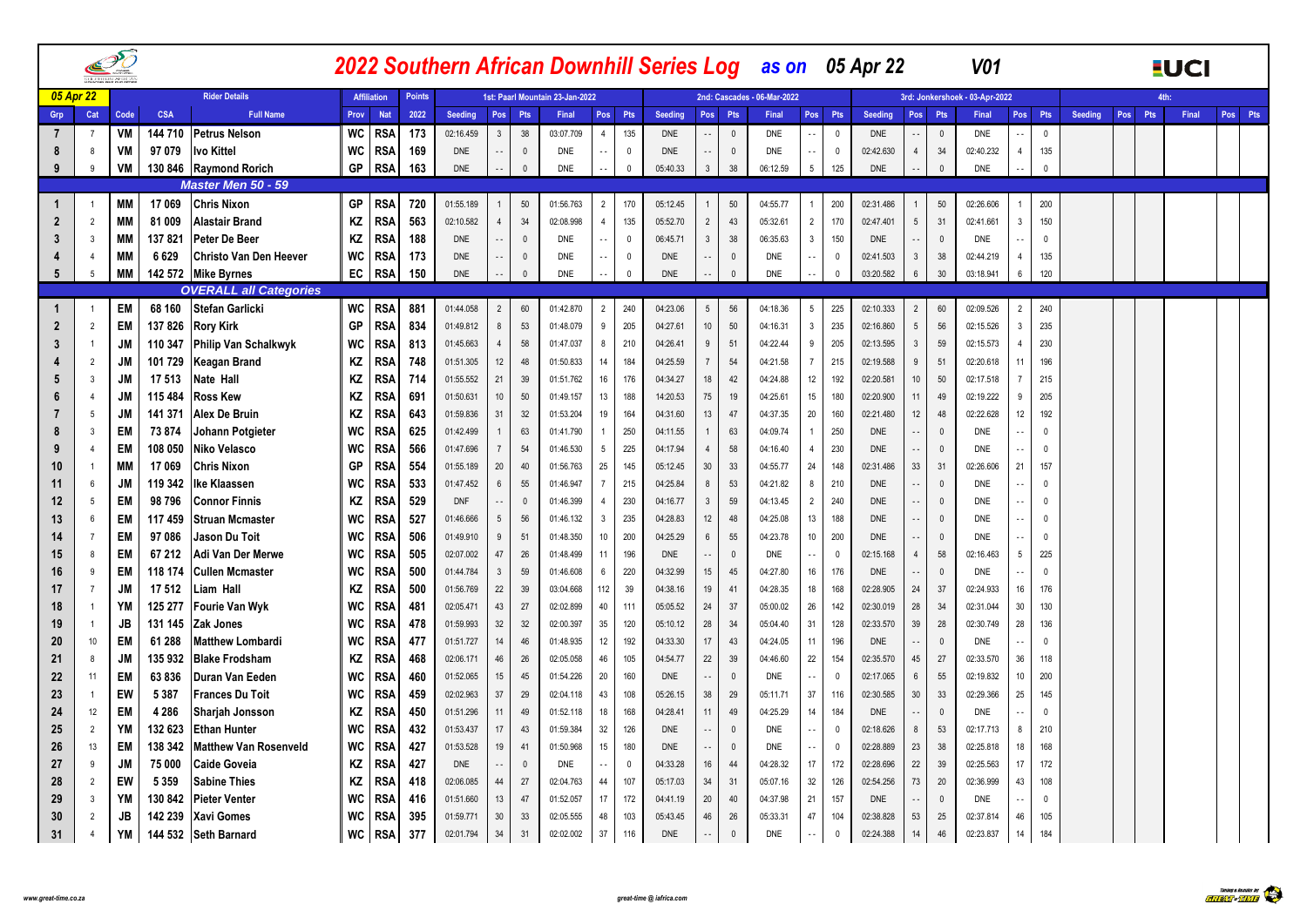|     |                  | PÕ        |                |                             |           |                    |               |                |                     |              |                                 |                          |              |            |                            |                         | 2022 Southern African Downhill Series Log as on 05 Apr 22 |               |              |                |                          |              | V <sub>01</sub>                |                      |              |                       |     | <b>EUCI</b> |         |
|-----|------------------|-----------|----------------|-----------------------------|-----------|--------------------|---------------|----------------|---------------------|--------------|---------------------------------|--------------------------|--------------|------------|----------------------------|-------------------------|-----------------------------------------------------------|---------------|--------------|----------------|--------------------------|--------------|--------------------------------|----------------------|--------------|-----------------------|-----|-------------|---------|
|     | <b>05 Apr 22</b> |           |                | <b>Rider Details</b>        |           | <b>Affiliation</b> | <b>Points</b> |                |                     |              | 1st: Paarl Mountain 23-Jan-2022 |                          |              |            |                            |                         | 2nd: Cascades - 06-Mar-2022                               |               |              |                |                          |              | 3rd: Jonkershoek - 03-Apr-2022 |                      |              |                       |     | 4th:        |         |
| Grp | Cat              | Code      | <b>CSA</b>     | <b>Full Name</b>            | Prov      | <b>Nat</b>         | 2022          | <b>Seeding</b> | Pos                 | Pts          | Final                           | Pos                      | Pts          | Seeding    | Pos                        | <b>Pts</b>              | Final                                                     | Pos           | Pts          | <b>Seeding</b> | Pos                      | Pts          | Final                          | Pos Pts              |              | <b>Seeding</b><br>Pos | Pts | Final       | Pos Pts |
| 32  | $\overline{3}$   | JB        | 143 512        | <b>Daniel Uys</b>           | ΚZ        | <b>RSA</b>         | 373           | 02:15.088      | 74                  | 19           | 02:23.972                       | 86                       | 65           | 05:18.55   | 35 <sup>5</sup>            | 30                      | 05:08.73                                                  | 34            | 122          | 02:37.852      | 50                       | 25           | 02:35.847                      | 40                   | 111          |                       |     |             |         |
| 33  | 5                | YM        | 138 515        | <b>Zander Du Plessis</b>    | WC        | <b>RSA</b>         | 371           | 02:09.946      | 56                  | 24           | 01:56.597                       | 22                       | 154          | <b>DNE</b> | $\sim$ $\sim$              | $\mathbf 0$             | <b>DNE</b>                                                | $\sim$ $-$    | 0            | 02:27.204      | 18                       | 42           | 02:26.977                      | 23                   | 151          |                       |     |             |         |
| 34  | -1               | SB        | 140 479        | <b>Jackson Schliemann</b>   | WC        | <b>RSA</b>         | 365           | 02:07.094      | 49                  | 26           | 02:05.241                       | 47                       | 104          | <b>DNE</b> | 78                         | 18                      | 05:47.28                                                  | 49            | 102          | 02:42.080      | 59                       | 23           | 02:41.499                      | 59                   | 92           |                       |     |             |         |
| 35  | $\overline{2}$   | МM        | 81 009         | <b>Alastair Brand</b>       | KZ        | RSA                | 357           | 02:10.582      | 59                  | 23           | 02:08.998                       | 59                       | 92           | 05:52.70   | 48                         | 26                      | 05:32.61                                                  | 46            | 105          | 02:47.401      | 70                       | 20           | 02:41.661                      | 60                   | 91           |                       |     |             |         |
| 36  | 6                | YM        | 144 001        | <b>Gabriel Burns</b>        | <b>MP</b> | <b>RSA</b>         | 352           | 01:58.106      | 27                  | 35           | 01:56.690                       | 23                       | 151          | 05:07.11   | 25                         | 36                      | 05:03.12                                                  | 30            | 130          | <b>DNE</b>     | $\overline{\phantom{a}}$ | $\mathbf{0}$ | DNE                            | $\sim$ $\sim$        | $\mathbf{0}$ |                       |     |             |         |
| 37  | 14               | EM        | 144 693        | <b>Mackinley Daly</b>       | KZ        | <b>RSA</b>         | 346           | 02:23.475      | 86                  | 16           | 01:59.759                       | 33                       | 124          | <b>DNE</b> | $\sim$ $\sim$              | $\overline{0}$          | DNE                                                       | $\sim$ $-$    | 0            | 02:36.710      | 48                       | 26           | 02:24.457                      | 15                   | 180          |                       |     |             |         |
| 38  | 15               | EM        | 43 558         | Dreyer Botma                | WC        | RSA                | 346           | 02:42.129      | 105                 | 12           | 02:09.379                       | 61                       | 90           | 06:21.98   | 54                         | 24                      | 06:03.45                                                  | 55            | 96           | 02:40.957      | 55                       | 24           | 02:38.866                      | 51                   | 100          |                       |     |             |         |
| 39  | $\overline{3}$   | EW        | 74 883         | Jessi Nixon                 | WC        | <b>RSA</b>         | 333           | 02:09.018      | 53                  | 25           | 02:12.205                       | 70                       | 81           | 06:35.58   | 60                         | 23                      | 06:15.55                                                  | 61            | 90           | 02:45.046      | 65                       | 22           | 02:41.162                      | 58                   | 93           |                       |     |             |         |
| 40  | $\overline{2}$   | SB        | 141 629        | <b>William Nelson</b>       | WC        | RSA                | 329           | 02:14.456      | 70                  | 20           | 02:12.014                       | 69                       | 82           | 30:03.96   | 76                         | 19                      | 06:04.24                                                  | 56            | 95           | 02:40.152      | 54                       | 24           | 02:43.988                      | 62                   | 89           |                       |     |             |         |
| 41  | 16               | EM        | 121 311        | Jayden Lang                 | WC        | <b>RSA</b>         | 327           | 01:53.523      | 18                  | 42           | 01:57.174                       | 27                       | 139          | <b>DNE</b> |                            | $\overline{0}$          | <b>DNE</b>                                                | $\sim$ $\sim$ | 0            | 02:25.931      | 17                       | 43           | 02:38.333                      | 48                   | 103          |                       |     |             |         |
| 42  | 17               | EM        | 144 432        | <b>Waldo De Wet</b>         | WC        | <b>RSA</b>         | 324           | 01:58.380      | 28                  | 34           | 01:58.259                       | 29                       | 133          | DNE        | $\overline{\phantom{a}}$   | $\overline{0}$          | <b>DNE</b>                                                | $\sim$ $\sim$ | $\mathbf{0}$ | 02:33.206      | 37                       | 29           | 02:31.079                      | 31                   | 128          |                       |     |             |         |
| 43  |                  | <b>SV</b> | 134 069        | <b>Justin Victor</b>        | <b>MP</b> | RSA                | 318           | 02:02.611      | 36                  | 30           | 02:02.435                       | 39                       | 112          | 05:15.40   | 32                         | 32                      | 04:59.97                                                  | 25            | 145          | <b>DNE</b>     | $\ddot{\phantom{1}}$     | $\mathbf{0}$ | <b>DNE</b>                     |                      | $\mathbf{0}$ |                       |     |             |         |
| 44  | 18               | EM        | 59 0 24        | <b>Theo Erlangsen</b>       | WC        | <b>RSA</b>         | 313           | <b>DNE</b>     | $\sim$ $\sim$       | $\mathbf{0}$ | <b>DNE</b>                      | $\overline{\phantom{a}}$ | $\mathbf{0}$ | <b>DNE</b> | $\overline{\phantom{a}}$   | $\overline{0}$          | <b>DNE</b>                                                | $\sim$ $\sim$ | $\mathbf{0}$ | 02:09.708      | $\overline{1}$           | 63           | 02:09.410                      |                      | 250          |                       |     |             |         |
| 45  | $\overline{4}$   | JB        | 141 015        | <b>Jack Schoonraad</b>      | <b>WC</b> | RSA                | 303           | 02:20.139      | 81                  | 18           | 02:14.762                       | 74                       | 77           | 06:21.05   | 53                         | 25                      | 06:04.86                                                  | 57            | 94           | 02:52.358      | 71                       | 20           | 02:58.475                      | 81                   | 70           |                       |     |             |         |
| 46  | $\overline{7}$   | YM        | 139 063        | <b>Myndert Laubscher</b>    | WC        | <b>RSA</b>         | 303           | 02:05.416      | 42                  | 27           | 02:00.586                       | 36                       | 118          | <b>DNE</b> | $\sim$                     | $\overline{0}$          | <b>DNE</b>                                                | $\sim$ $\sim$ | - 0          | 02:29.765      | 26                       | 36           | 02:32.826                      | 34                   | 122          |                       |     |             |         |
| 47  | - 1              | VM        | 140 518        | <b>Pieter Rossouw</b>       | <b>WC</b> | RSA                | 293           | 01:57.477      | 24                  | 37           | 01:58.537                       | 31                       | 128          | <b>DNE</b> | $\sim$ $\sim$              | $\mathbf 0$             | DNE                                                       | $\sim$ $\sim$ | 0            | 02:41.059      | 56                       | 24           | 02:38.004                      | 47                   | 104          |                       |     |             |         |
| 48  | 8                | YM        | 137 302        | <b>Zivan Venter</b>         | WC        | <b>RSA</b>         | 288           | 02:00.065      | 33                  | 31           | 02:02.260                       | 38                       | 114          | <b>DNE</b> | $\sim$                     | $\Omega$                | DNE                                                       | $\sim$ $-$    | $\Omega$     | 02:33.227      | 38                       | 29           | 02:34.510                      | 38                   | 114          |                       |     |             |         |
| 49  | 19               | EM        | 10 002 818 640 | <b>Greg Minnaar</b>         | ΚZ        | RSA                | 280           | <b>DNE</b>     | $\sim$ $\sim$       | $\mathbf 0$  | DNE                             | $\sim$                   | $\Omega$     | 04:14.31   | $\overline{2}$             | 60                      | 04:19.22                                                  | 6             | 220          | <b>DNE</b>     | $\sim$ $\sim$            | $\Omega$     | DNE                            | $\ddot{\phantom{a}}$ | $\mathbf 0$  |                       |     |             |         |
| 50  | - 3              | SB        | 142 095        | Luc Rossouw                 | WC        | <b>RSA</b>         | 279           | 02:14.019      | 68                  | 21           | 02:12.840                       | 71                       | 80           | 31:26.94   | $77\,$                     | 19                      | 07:27.23                                                  | 75            | 76           | 02:58.025      | 80                       | 18           | 03:03.512                      | 85                   | 66           |                       |     |             |         |
| 51  | 9                | YM        | 141 288        | <b>Christian Mocke</b>      | WC        | RSA                | 262           | 02:08.038      | 51                  | 25           | 02:05.968                       | 49                       | 102          | <b>DNE</b> | $\sim$ $\sim$              | $\overline{0}$          | <b>DNE</b>                                                | $\sim$ $\sim$ | $^{\circ}$   | 02:38.168      | 52                       | 25           | 02:36.134                      | 41                   | 110          |                       |     |             |         |
| 52  | 10               | YM        | 141 135        | Leo Ashmole                 | WC        | <b>RSA</b>         | 256           | 02:06.117      | 45                  | 27           | 02:06.867                       | 51                       | 100          | <b>DNE</b> | $\overline{a}$             | $\mathbf{0}$            | <b>DNE</b>                                                | $\sim$ $\sim$ | $\Omega$     | 02:35.140      | 42                       | 27           | 02:38.522                      | 49                   | 102          |                       |     |             |         |
| 53  | $\overline{4}$   | EW        | 121 359        | Zandri Strydom              | <b>MP</b> | <b>RSA</b>         | 255           | DNE            | $\sim$ $\sim$       | $\Omega$     | DNE                             | $\ddotsc$                | $\mathbf{0}$ | 05:32.81   | 42                         | 27                      | 05:15.70                                                  | 41            | 110          | 02:43.046      | 61                       | 23           | 02:40.689                      | 56                   | 95           |                       |     |             |         |
| 54  | 11               | YM        | 142 998        | <b>Daniel Fairbrother</b>   | WC        | RSA                | 249           | 02:05.060      | 40                  | 28           | 02:08.203                       | 57                       | 94           | <b>DNE</b> |                            | $\mathbf{0}$            | <b>DNE</b>                                                | $\sim$ $\sim$ | $\Omega$     | 02:32.761      | 35                       | 30           | 02:39.364                      | 54                   | 97           |                       |     |             |         |
| 55  | 12               | <b>YM</b> | 142 329        | Keagan Otto                 | WC        | <b>RSA</b>         | 246           | <b>DNE</b>     | $\sim$ $\sim$       | $\Omega$     | <b>DNE</b>                      | $\sim$ $\sim$            | $\mathbf{0}$ | 06:41.84   | 62                         | 22                      | 06:38.03                                                  | 68            | 83           | 02:37.999      | 51                       | 25           | 02:34.431                      | 37                   | 116          |                       |     |             |         |
| 56  |                  | <b>NB</b> | 141 019        | Sebastian Dudas-Smith       | WC        | RSA                | 246           | 02:36.538      | 101                 | 13           | 02:29.737                       | 95                       | 56           | 33:06.76   | 79                         | 18                      | 07:07.04                                                  | 72            | 79           | 03:47.168      | 106                      | 11           | 02:58.539                      | 82                   | 69           |                       |     |             |         |
| 57  | $\overline{4}$   | <b>SB</b> | 139 127        | <b>Heiko Basson</b>         | WC        | <b>RSA</b>         | 237           | 02:12.155      | 63                  | 22           | 02:08.279                       | 58                       | 93           | <b>DNE</b> | $\overline{\phantom{a}}$   | $\overline{\mathbf{0}}$ | DNE                                                       | $\sim$ $\sim$ | - 0          | 02:45.062      | 66                       | 21           | 02:38.719                      | 50                   | 101          |                       |     |             |         |
| 58  | 20               | EM        | 145 623        | Alessio De Franchi          | WC        | <b>RSA</b>         | 232           | <b>DNE</b>     | $\sim$ $\sim$       | $\Omega$     | <b>DNE</b>                      | $\ddotsc$                | $\mathbf{0}$ | <b>DNE</b> | $\overline{\phantom{a}}$ . | $\mathbf{0}$            | <b>DNE</b>                                                | $\sim$ $\sim$ | $\Omega$     | 02:25.022      | 16                       | 44           | 02:23.087                      | 13                   | 188          |                       |     |             |         |
| 59  | 13               | YM        | 132 549        | <b>Marcel Fourie</b>        | WC        | <b>RSA</b>         | 231           | 02:17.284      | 77                  | 19           | 02:13.516                       | 73                       | 78           | <b>DNE</b> | $\sim$ $\sim$              | $\overline{0}$          | <b>DNE</b>                                                | $\sim$ $\sim$ | - 0          | 02:33.634      | 40                       | 28           | 02:37.295                      | 44                   | 107          |                       |     |             |         |
| 60  | $\overline{1}$   | <b>YW</b> | 142 339        | Jenna Byrnes                | EC        | RSA                | 229           | <b>DNE</b>     | $\sim$ $\sim$       | $\Omega$     | <b>DNE</b>                      | $\sim$ $\sim$            | $\Omega$     | 05:53.43   | 49                         | 26                      | 05:50.40                                                  | 50            | 101          | 02:54.739      | 75                       | 19           | 02:49.136                      | 68                   | 83           |                       |     |             |         |
| 61  | 21               | <b>EM</b> | 141 134        | <b>Aaron Ashmole</b>        | WC        | <b>RSA</b>         | 225           | 02:11.013      | 61                  | 23           | 02:07.461                       | 55                       | 96           | <b>DNE</b> | $\overline{\phantom{a}}$   | $\mathbf 0$             | <b>DNE</b>                                                | $\sim$ $\sim$ | 0            | 02:43.249      | 62                       | 22           | 02:47.370                      | 67                   | 84           |                       |     |             |         |
| 62  | 14               | YM        | 142 378        | <b>Ezra Evans</b>           | <b>WC</b> | RSA                | 223           | 02:11.395      | 62                  | 22           | 02:09.251                       | 60                       | 91           | <b>DNE</b> | $\sim$ $\sim$              | $\overline{0}$          | <b>DNE</b>                                                | $\sim$ .      | $\Omega$     | 02:33.095      | 36                       | 30           | 02:52.049                      | 71                   | 80           |                       |     |             |         |
| 63  | 5                | <b>JB</b> | 141 375        | <b>Lloyd Tyron De Bruin</b> | ΚZ        | <b>RSA</b>         | 222           | <b>DNE</b>     | $\sim$ $\sim$       | $\mathbf{0}$ | <b>DNE</b>                      | $\ddotsc$                | $\Omega$     | 06:33.02   | 58                         | 23                      | 06:07.99                                                  | 58            | 93           | 02:45.923      | 68                       | 21           | 02:45.969                      | 66                   | 85           |                       |     |             |         |
| 64  | 5                | EW        | 45 343         | Gina Nixon                  | WC        | <b>RSA</b>         | 220           | 02:10.485      | 58                  | 23           | 02:10.659                       | 63                       | 88           | <b>DNE</b> |                            | $\overline{0}$          | <b>DNE</b>                                                | $\sim$ $\sim$ | 0            | 02:44.491      | 63                       | 22           | 02:45.106                      | 64                   | 87           |                       |     |             |         |
| 65  | $\overline{2}$   | VM        | 139 529        | <b>Mark Sydney</b>          | KZ        | RSA                | 219           | <b>DNE</b>     | Ц,                  | $\mathbf{0}$ | DNE                             | ٠.                       | $\Omega$     | 05:58.08   | 50                         | 25                      | 05:55.02                                                  | 52            | 99           | 02:57.271      | 79                       | 18           | 02:54.695                      | 74                   | 77           |                       |     |             |         |
| 66  | $\overline{2}$   | YW        | 143 659        | <b>Teah Gundry</b>          | ΚZ        | <b>RSA</b>         | 215           | 02:40.583      | 104                 | 12           | 02:44.465                       | 104                      | 47           | 07:17.29   | 66                         | 21                      | 07:18.09                                                  | 74            | 77           | 03:34.645      | 103                      | 12           | 03:36.513                      | 105                  | 46           |                       |     |             |         |
| 67  | $\overline{2}$   | <b>NB</b> | 144 709        | <b>Peter Nelson</b>         | WC        | <b>RSA</b>         | 212           | 02:45.236      | 107                 | 11           | 02:47.747                       | 107                      | 44           | 33:11.96   | 80                         | 18                      | 09:12.24                                                  | 77            | 74           | 03:27.526      | 98                       | 13           | 03:29.974                      | 99                   | 52           |                       |     |             |         |
| 68  | 22               | EM        | 126 820        | Keira Duncan                | ΚZ        | RSA                | 210           | <b>DNE</b>     | $\sim$ $\sim$       | $\mathbf{0}$ | <b>DNE</b>                      | $\sim$                   | $\Omega$     | 04:32.03   | 14                         | 46                      | 04:29.16                                                  | 19            | 164          | <b>DNE</b>     | $\overline{a}$           | $\mathbf{0}$ | DNE                            | $\sim$ $\sim$        | $\mathbf{0}$ |                       |     |             |         |
| 69  | $\overline{2}$   | <b>SV</b> | 67866          | <b>Darryn Stow</b>          | WC        | <b>RSA</b>         | 201           | <b>DNE</b>     | $\sim$ $\sim$       | $\mathbf{0}$ | <b>DNE</b>                      | ٠.                       | $\mathbf{0}$ | <b>DNE</b> | $\overline{\phantom{a}}$ . | $\overline{0}$          | DNE                                                       | $\sim$ $-$    | $\mathbf{0}$ | 02:24.257      | 13                       | 47           | 02:26.799                      | 22                   | 154          |                       |     |             |         |
| 70  | 23               | EM        | 111 629        | <b>Michard Meets</b>        | WC        | RSA                | 201           | 01:52.230      | 16<br>$\sim$ $\sim$ | 44           | 01:54.236                       | 21                       | 157          | <b>DNE</b> | $\sim$ $\sim$              | $\overline{0}$          | <b>DNE</b>                                                | $\sim$ $\sim$ | 0            | <b>DNE</b>     | $\sim$                   | $\mathbf{0}$ | DNE                            | $\sim$               | 0            |                       |     |             |         |
| 71  | 10               | <b>JM</b> | 132 117        | <b>Stefan Du Preez</b>      | WC        | RSA                | 197           | <b>DNE</b>     |                     | $\mathbf{0}$ | <b>DNE</b>                      | $\sim$                   | $\mathbf{0}$ | <b>DNE</b> |                            | $\overline{0}$          | DNE                                                       | $\sim$ $-$    | 0            | 02:30.459      | 29                       | 33           | 02:25.885                      | 19                   | 164          |                       |     |             |         |
| 72  | 3                | <b>SV</b> |                | 141 585 Stuart Waterworth   | ΚZ        | <b>RSA</b>         | 189           | DNE            | $\sim$              | $\mathbf{0}$ | <b>DNE</b>                      | $\ddot{\phantom{1}}$     | $\Omega$     | 05:04.97   | 23                         | 38                      | 04:50.22                                                  | 23            | 151          | <b>DNE</b>     | $\ddot{\phantom{1}}$     | $\mathbf 0$  | DNE                            | $\sim$ $-$           | $\pmb{0}$    |                       |     |             |         |

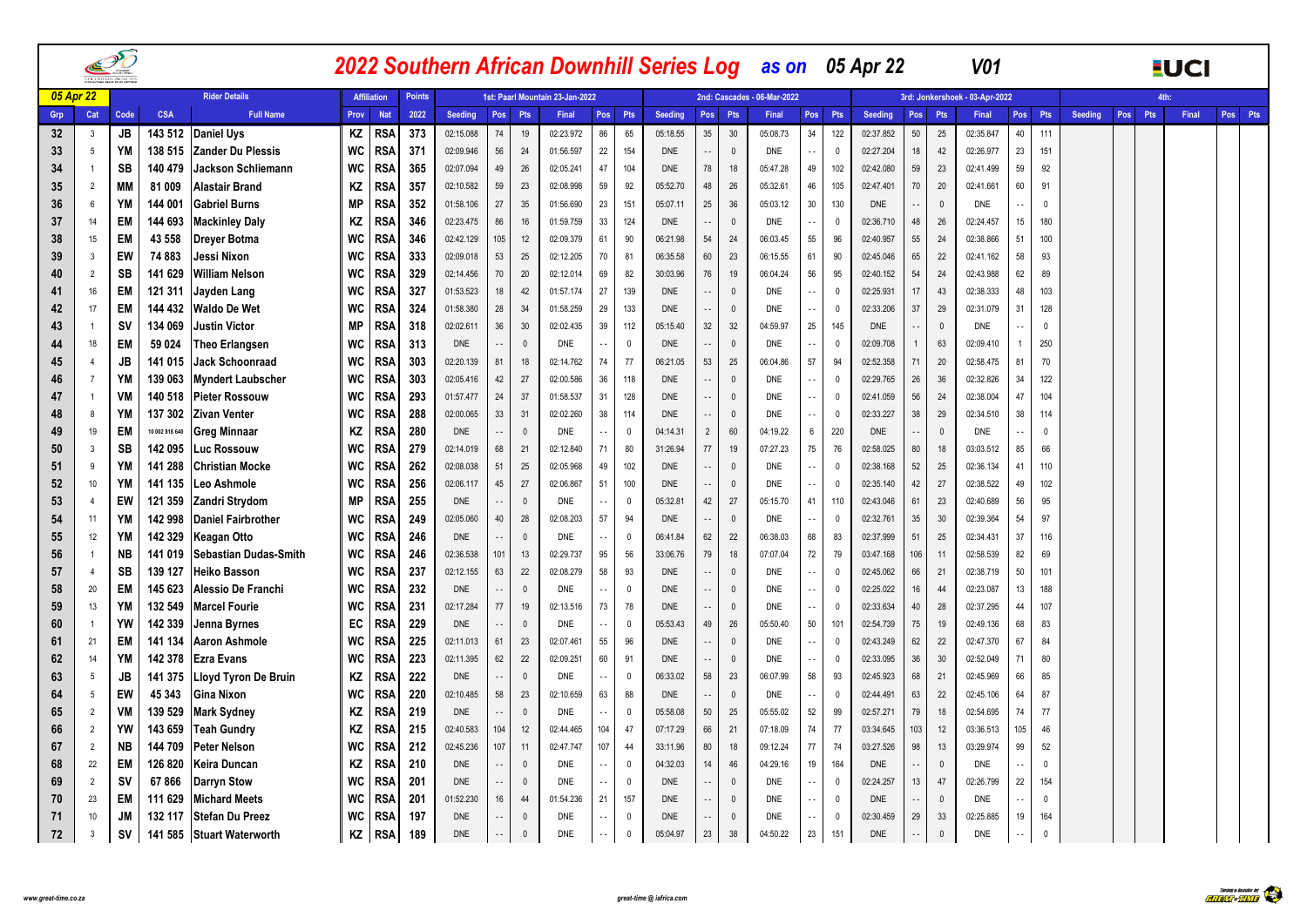|          |                |                 |                   |                                               |           |                    |               |                          |                         |                          |                                 |                                           |                              |                      |                          |                |                             |                          |                | 2022 Southern African Downhill Series Log as on 05 Apr 22 |                            |                              | V <sub>01</sub>                |                                           |               |                       |            | <b>EUCI</b> |         |
|----------|----------------|-----------------|-------------------|-----------------------------------------------|-----------|--------------------|---------------|--------------------------|-------------------------|--------------------------|---------------------------------|-------------------------------------------|------------------------------|----------------------|--------------------------|----------------|-----------------------------|--------------------------|----------------|-----------------------------------------------------------|----------------------------|------------------------------|--------------------------------|-------------------------------------------|---------------|-----------------------|------------|-------------|---------|
|          | 05 Apr 22      |                 |                   | <b>Rider Details</b>                          |           | <b>Affiliation</b> | <b>Points</b> |                          |                         |                          | 1st: Paarl Mountain 23-Jan-2022 |                                           |                              |                      |                          |                | 2nd: Cascades - 06-Mar-2022 |                          |                |                                                           |                            |                              | 3rd: Jonkershoek - 03-Apr-2022 |                                           |               |                       | <b>Ath</b> |             |         |
| Grp      | Cat            | Code            | <b>CSA</b>        | <b>Full Name</b>                              | Prov      | <b>Nat</b>         | 2022          | <b>Seeding</b>           | Pos                     | Pts                      | Final                           | Pos                                       | Pts                          | Seeding              |                          | Pos Pts        | Final                       | Pos                      | Pts            | Seeding                                                   | Pos                        | Pts                          | Final                          |                                           | Pos Pts       | <b>Seeding</b><br>Pos | Pts        | Final       | Pos Pts |
| 73       | 15             | YM              | 118 868           | <b>Omar Wilson</b>                            | ΚZ        | <b>RSA</b>         | 183           | <b>DNE</b>               | $\sim$ $\sim$           | $\mathbf{0}$             | <b>DNE</b>                      | $\overline{\phantom{a}}$                  | $\mathbf{0}$                 | <b>DNE</b>           | ٠.                       | $\mathbf 0$    | <b>DNE</b>                  | $\sim$                   | $\mathbf{0}$   | 02:41.895                                                 | 58                         | 23                           | 02:26.433                      | 20                                        | 160           |                       |            |             |         |
| 74       | 16             | <b>YM</b>       | 143 508           | <b>Connor Taylor</b>                          | GP        | <b>RSA</b>         | 182           | 02:14.755                | 72                      | 20                       | 02:24.323                       | 87                                        | 64                           | 06:20.00             | 52                       | 25             | 09:23.10                    | 78                       | 73             | <b>DNE</b>                                                | $\overline{\phantom{a}}$   | $\mathbf{0}$                 | <b>DNE</b>                     | $\sim$ $\sim$                             | $\mathbf 0$   |                       |            |             |         |
| 75       | 11             | JM              | 145 455           | <b>Nic Kenny</b>                              | WC        | RSA                | 177           | <b>DNE</b>               | $\sim$ $\sim$           | $\mathbf{0}$             | <b>DNE</b>                      | ٠.                                        | $\mathbf{0}$                 | <b>DNE</b>           |                          | $\mathbf 0$    | <b>DNE</b>                  | $\sim$ $\sim$            | - 0            | 02:29.909                                                 | 27                         | 35                           | 02:29.648                      | 26                                        | 142           |                       |            |             |         |
| 76       | 5              | SB              | 138 506           | Jonah Gray                                    | WC        | RSA                | 176           | 02:19.698                | 80                      | 18                       | 02:22.300                       | 81                                        | 70                           | <b>DNE</b>           | $\sim$ $\sim$            | $\mathbb O$    | DNE                         | $\sim$ $\sim$            | 0              | 02:59.961                                                 | 83                         | 17                           | 02:57.566                      | 80                                        | 71            |                       |            |             |         |
| 77       | $\overline{3}$ | VM              | 144 315           | <b>Oliver Jones</b>                           | ΚZ        | RSA                | 174           | <b>DNE</b>               | $\sim$ $-$              | $\mathbf{0}$             | <b>DNE</b>                      | ٠.                                        | $\mathbf 0$                  | 05:08.29             | 27                       | 35             | 05:01.24                    | 27                       | 139            | <b>DNE</b>                                                | $\overline{\phantom{a}}$   | $\mathbf{0}$                 | <b>DNE</b>                     | ٠.                                        | $\mathbf{0}$  |                       |            |             |         |
| 78       | 17             | <b>YM</b>       | 144 312           | <b>Cameron Morewood</b>                       | ΚZ        | RSA                | 172           | DNE                      | $\sim$ $\sim$           | $\mathbf 0$              | <b>DNE</b>                      | $\overline{\phantom{a}}$                  | $\mathbf{0}$                 | 05:07.35             | 26                       | 36             | 05:02.71                    | 28                       | 136            | <b>DNE</b>                                                | $\overline{\phantom{a}}$   | $\mathbf{0}$                 | DNE                            | $\sim$ $\sim$                             | $\mathbf{0}$  |                       |            |             |         |
| 79       | 12             | JM              | 143 552           | <b>Adin Greyling</b>                          | GP        | RSA                | 171           | <b>DNE</b>               | $\sim$ $\sim$           | $\Omega$                 | <b>DNE</b>                      | $\sim$ $\sim$                             | $\mathbf{0}$                 | <b>DNE</b>           | $\sim$ $\sim$            | $\mathbf 0$    | DNE                         | $\sim$ $\sim$            | 0              | 02:31.374                                                 | 32                         | 32                           | 02:30.633                      | 27                                        | 139           |                       |            |             |         |
| 80       | 18             | YM              | 143766            | <b>Noah Fourie</b>                            | WC        | RSA                | 168           | 02:25.290                | 88                      | 16                       | 02:18.283                       | 79                                        | 72                           | <b>DNE</b>           | $\sim$                   | $\mathbf 0$    | DNE                         | $\sim$ $\sim$            | $\mathbf{0}$   | 03:07.293                                                 | 87                         | 16                           | 03:11.757                      | 87                                        | 64            |                       |            |             |         |
| 81       | 19             | YM              | 138 813           | Luke Kirk                                     | GP        | RSA                | 168           | 01:57.465                | 23                      | 38                       | 01:58.455                       | 30                                        | 130                          | <b>DNE</b>           | $\sim$                   | $\mathbf 0$    | <b>DNE</b>                  | $\sim$ $\sim$            | $\mathbf 0$    | <b>DNE</b>                                                | $\overline{a}$             | $\mathbf{0}$                 | DNE                            | $\sim$ $\sim$                             | $\mathbf{0}$  |                       |            |             |         |
| 82       | 13             | JM              | 143 146           | <b>Riku De Lange</b>                          | МP        | RSA                | 166           | DNE                      | $\sim$ $\sim$           | $\mathbf{0}$             | DNE                             | $\sim$                                    | $\mathbf{0}$                 | 05:12.31             | 29                       | 33             | 05:02.87                    | 29                       | 133            | <b>DNE</b>                                                | $\cdot$ .                  | $\mathbf{0}$                 | DNE                            | $\sim$                                    | 0             |                       |            |             |         |
| 83       | -1             | JW              | 117 478           | Anvia Bredenkamp                              | ΚZ        | RSA                | 165           | DNE                      | $\sim$ $-$              | $\Omega$                 | DNE                             | $\ddot{\phantom{a}}$                      | 0                            | 07:32.68             | 69                       | 21             | 07:17.54                    | 73                       | 78             | 03:07.987                                                 | 88                         | 16                           | 03:30.409                      | 100                                       | 51            |                       |            |             |         |
| 84       | 24             | <b>EM</b>       | 143 668           | <b>Brandon Willcocks</b>                      | WC        | RSA                | 161           | 02:07.983                | 50                      | 25                       | 01:57.734                       | 28                                        | 136                          | <b>DNE</b>           | $\overline{a}$           | $\mathbf 0$    | DNE                         | $\sim$ $\sim$            | $\Omega$       | <b>DNE</b>                                                | $\ddotsc$                  | $\mathbf{0}$                 | DNE                            | $\sim$                                    | $\Omega$      |                       |            |             |         |
| 85       | 6              | SB              | 139 082           | Lian De Jager                                 | WC        | RSA                | 155           | 02:30.196                | 96                      | 14                       | 02:29.330                       | 94                                        | 57                           | <b>DNE</b>           | $\sim$ $\sim$            | $\mathbf 0$    | DNE                         | $\sim$ $\sim$            | $\Omega$       | 03:01.781                                                 | 85                         | 17                           | 02:59.918                      | 83                                        | 68            |                       |            |             |         |
| 86       | 25             | EM              | 144 755           | <b>Dricus Pretorius</b>                       | <b>WC</b> | RSA                | 155           | 01:59.593                | 29                      | 33                       | 02:00.256                       | 34                                        | 122                          | <b>DNE</b>           | $\overline{a}$           | $\mathbf 0$    | <b>DNE</b>                  | $\sim$ $\sim$            | $\Omega$       | <b>DNE</b>                                                | $\ddotsc$                  | $\mathbf{0}$                 | DNE                            | $\sim$                                    | $\Omega$      |                       |            |             |         |
| 87       | $\overline{4}$ | <b>SV</b>       | 132 109           | <b>Andron Allan</b>                           | ΚZ        | RSA                | 155           | DNE                      | $\sim$ $\sim$           | $\Omega$                 | DNE                             | $\overline{\phantom{a}}$                  | $\mathbf{0}$                 | 05:16.53             | 33                       | 31             | 05:08.36                    | 33                       | 124            | <b>DNE</b>                                                | $\sim$ $\sim$              | $\Omega$                     | DNE                            | $\sim$ $\sim$                             | $\mathbf{0}$  |                       |            |             |         |
| 88       | 26             | <b>EM</b>       | 143 154           | Sukadeva Shanker                              | ΚZ        | <b>RSA</b>         | 148           | <b>DNE</b>               | $\sim$                  | $\Omega$                 | <b>DNE</b>                      | $\sim$ $\sim$                             | $^{\circ}$                   | 05:26.94             | 39                       | 28             | 05:08.94                    | 35                       | 120            | <b>DNE</b>                                                | $\ddotsc$                  | $\Omega$                     | <b>DNE</b>                     | $\sim$ $\sim$                             | $\Omega$      |                       |            |             |         |
| 89       | - 7            | SB              | 142 464           | <b>Maxime Menage</b>                          | WC        | RSA                | 148           | 02:27.639                | 91                      | 15                       | 02:25.750                       | $90\,$                                    | 61                           | <b>DNE</b>           | $\sim$ $\sim$            | $\mathbf 0$    | <b>DNE</b>                  | $\sim$ $\sim$            | 0              | 03:32.056                                                 | 100                        | 13                           | 03:18.618                      | 92                                        | 59            |                       |            |             |         |
| 90       | 27             | EM              | 86 425            | <b>Marc Fourie</b>                            | <b>WC</b> | RSA                | 147           | <b>DNE</b>               | $\sim$ $\sim$           | $\Omega$                 | <b>DNE</b>                      | $\overline{\phantom{a}}$                  | $\mathbf{0}$                 | <b>DNE</b>           | $\sim$ $\sim$            | $\overline{0}$ | <b>DNE</b>                  | $\sim$ $\sim$            | $\overline{0}$ | 02:27.759                                                 | 19                         | 41                           | 02:37.415                      | 45                                        | 106           |                       |            |             |         |
| 91       | 20             | <b>YM</b>       | 144 740           | Jed Emond                                     | WC        | RSA                | 145           | 02:35.120                | 100                     | 13                       | 02:37.468                       | 98                                        | 53                           | <b>DNE</b>           | $\overline{a}$           | $\mathbf 0$    | DNE                         | $\sim$ $\sim$            | $\mathbf 0$    | 03:00.091                                                 | 84                         | 17                           | 03:14.312                      | 89                                        | 62            |                       |            |             |         |
| 92       | 28<br>29       | EM              | 143 130           | <b>Ruben Le Roux</b><br><b>Willie Van Eck</b> | <b>MP</b> | RSA                | 144           | <b>DNE</b><br><b>DNE</b> | $\sim$ $\sim$           | $\Omega$                 | <b>DNE</b><br><b>DNE</b>        | $\overline{\phantom{a}}$                  | $\mathbf{0}$<br>$\mathbf{0}$ | 05:44.71<br>04:42.33 | 47<br>21                 | 26<br>39       | 05:08.97<br>05:54.64        | 36<br>51                 | 118<br>100     | <b>DNE</b><br><b>DNE</b>                                  | $\ddotsc$                  | $\mathbf{0}$<br>$\mathbf{0}$ | <b>DNE</b><br><b>DNE</b>       | $\overline{\phantom{a}}$<br>$\sim$ $\sim$ | $\Omega$      |                       |            |             |         |
| 93<br>94 | 5              | EM<br><b>SV</b> | 133 984<br>96 174 | <b>Justin Burns</b>                           | <b>MP</b> | RSA                | 139<br>139    | <b>DNE</b>               | $\sim$ $\sim$<br>$\sim$ | $\mathbf{0}$<br>$\Omega$ | <b>DNE</b>                      | $\sim$ $\sim$<br>$\overline{\phantom{a}}$ | $\mathbf{0}$                 | 05:27.92             | 40                       | 28             | 05:15.32                    | 40                       | 111            | <b>DNE</b>                                                | $\sim$ $\sim$<br>$\ddotsc$ | $\Omega$                     | DNE                            | $\sim$                                    | 0<br>$\Omega$ |                       |            |             |         |
| 95       | 21             | <b>YM</b>       | 137 682           | <b>Dylan Jennings</b>                         | ΚZ<br>ΚZ  | RSA<br>RSA         | 136           | <b>DNE</b>               | $\sim$ $\sim$           | $\overline{0}$           | <b>DNE</b>                      | $\sim$ $\sim$                             | $\mathbf{0}$                 | 05:20.08             | 37                       | 29             | 05:25.38                    | 44                       | 107            | <b>DNE</b>                                                | $\sim$ $\sim$              | $\mathbf{0}$                 | DNE                            | $\sim$ $\sim$                             | $\mathbf{0}$  |                       |            |             |         |
| 96       | 22             | <b>YM</b>       | 135 714           | Jordan Bridger                                | <b>WC</b> | RSA                | 136           | 02:02.610                | 35                      | 30                       | 02:04.805                       | 45                                        | 106                          | <b>DNE</b>           | $\sim$ $\sim$            | $\mathbb O$    | <b>DNE</b>                  | $\sim$ $\sim$            | $\mathbf{0}$   | <b>DNE</b>                                                | $\sim$ $\sim$              | $\Omega$                     | <b>DNE</b>                     | $\sim$ $\sim$                             | $\Omega$      |                       |            |             |         |
| 97       | $\overline{4}$ | <b>VM</b>       | 96 361            | <b>Keith Kew</b>                              | ΚZ        | RSA                | 133           | <b>DNE</b>               | $\sim$ $\sim$           | $\mathbf{0}$             | DNE                             | $\sim$ $\sim$                             | $\Omega$                     | 05:34.34             | 43                       | 27             | 05:29.53                    | 45                       | 106            | <b>DNE</b>                                                | $\overline{\phantom{a}}$   | $\mathbf{0}$                 | DNE                            | $\sim$ $\sim$                             | $\mathbf{0}$  |                       |            |             |         |
| 98       | $\overline{3}$ | NB              | 139 599           | <b>Cruz Hendry</b>                            | <b>WC</b> | RSA                | 132           | 02:39.830                | 102                     | 12                       | 02:42.230                       | 101                                       | 50                           | <b>DNE</b>           | $\overline{\phantom{a}}$ | $\mathbb O$    | DNE                         | $\sim$ $\sim$            | 0              | 03:21.242                                                 | 94                         | 14                           | 03:20.581                      | 96                                        | 55            |                       |            |             |         |
| 99       | 5              | VM              | 42 3 94           | Jacques Dreyer                                | ΚZ        | RSA                | 130           | <b>DNE</b>               | $\sim$ $\sim$           | 0                        | <b>DNE</b>                      | $\sim$ $\sim$                             | $\Omega$                     | 05:42.39             | 45                       | 27             | 05:41.52                    | 48                       | 103            | <b>DNE</b>                                                | $\overline{\phantom{a}}$   | $\Omega$                     | DNE                            | $\sim$ $\sim$                             | $\mathbf{0}$  |                       |            |             |         |
| 100      | 6              | EW              | 88 997            | Leigh Brookstein                              | WC        | RSA                | 129           | 02:45.080                | 106                     | 11                       | 02:48.318                       | 108                                       | 43                           | <b>DNE</b>           | $\sim$ $\sim$            | $\mathbb O$    | <b>DNE</b>                  | $\sim$ $\sim$            | 0              | 03:26.146                                                 | 97                         | 14                           | 03:17.563                      | $90\,$                                    | 61            |                       |            |             |         |
| 101      | 23             | YM              | 141 525           | Alexander Jonker                              | <b>WC</b> | RSA                | 126           | <b>DNE</b>               | $\sim$ $\sim$           | $\mathbf{0}$             | <b>DNE</b>                      | å,                                        | $\mathbf{0}$                 | <b>DNE</b>           | ă.                       | $\mathbf 0$    | DNE                         | $\sim$                   | - 0            | 02:34.993                                                 | 41                         | 28                           | 02:39.299                      | 53                                        | 98            |                       |            |             |         |
| 102      | 14             | JM              | 141 505           | <b>Dawid Bekker</b>                           | WC        | RSA                | 126           | 02:04.183                | 38                      | 29                       | 02:07.114                       | 54                                        | 97                           | <b>DNE</b>           | $\overline{a}$           | $\mathbb O$    | DNE                         | $\sim$ $\sim$            | 0              | DNE                                                       | $\overline{\phantom{a}}$   | $\mathbf{0}$                 | DNE                            | $\sim$                                    | $\mathbf{0}$  |                       |            |             |         |
| 103      | $\overline{4}$ | NΒ              | 142 677           | <b>Riley Snyman</b>                           | WC        | RSA                | 123           | 02:47.820                | 109                     | 11                       | 02:47.313                       | 106                                       | 45                           | <b>DNE</b>           | $\sim$ $-$               | $\mathbf{0}$   | DNE                         | $\sim$ $-$               | 0              | 03:24.110                                                 | 96                         | 14                           | 03:22.464                      | 97                                        | 54            |                       |            |             |         |
| 104      | 30             | EM              | 8 0 0 5           | <b>Chris Wolhuter</b>                         | WC        | RSA                | 123           | 02:09.533                | 54                      | 24                       | 02:07.029                       | 52                                        | 99                           | <b>DNE</b>           | $\sim$ $\sim$            | $\mathbf 0$    | DNE                         | $\sim$ $\sim$            | 0              | <b>DNE</b>                                                | $\overline{\phantom{a}}$   | $\mathbf{0}$                 | DNE                            | $\ddotsc$                                 | $\mathbf{0}$  |                       |            |             |         |
| 105      | $\overline{7}$ | EW              | 144 598           | <b>Roxy Baynes</b>                            | WC        | RSA                | 122           | 02:39.968                | 103                     | 12                       | 02:43.694                       | 102                                       | 49                           | <b>DNE</b>           | ă.                       | $\mathbf 0$    | DNE                         | $\sim$                   | 0              | 03:22.735                                                 | 95                         | 14                           | 03:36.468                      | 104                                       | 47            |                       |            |             |         |
| 106      | 24             | YM              | 141 037           | Alexander Odendaal                            | WC        | RSA                | 119           | 02:09.660                | 55                      | 24                       | 02:07.564                       | 56                                        | 95                           | <b>DNE</b>           | $\overline{\phantom{a}}$ | $\mathbf 0$    | DNE                         | $\sim$ $\sim$            | 0              | <b>DNE</b>                                                | $\overline{\phantom{a}}$   | $\mathbf{0}$                 | DNE                            | $\ddot{\phantom{a}}$                      | $\mathbf 0$   |                       |            |             |         |
| 107      | 6              | VM              | 97 079            | <b>Ivo Kittel</b>                             | <b>WC</b> | RSA                | 119           | <b>DNE</b>               | $\sim$ $\sim$           | $\mathbf{0}$             | <b>DNE</b>                      | ٠.                                        | 0                            | <b>DNE</b>           | $\sim$ $\sim$            | $\mathbf 0$    | DNE                         | $\sim$                   | $\mathbf{0}$   | 02:42.630                                                 | 60                         | 23                           | 02:40.232                      | 55                                        | 96            |                       |            |             |         |
| 108      | - 7            | VM              | 130 846           | <b>Raymond Rorich</b>                         | GP        | RSA                | 118           | <b>DNE</b>               | $\sim$ $-$              | $\mathbf{0}$             | <b>DNE</b>                      | $\sim$ $\sim$                             | $\Omega$                     | 05:40.33             | 44                       | 27             | 06:12.59                    | 60                       | 91             | <b>DNE</b>                                                | Ξ.                         | $\mathbf{0}$                 | <b>DNE</b>                     | $\sim$                                    | 0             |                       |            |             |         |
| 109      | $\overline{3}$ | <b>YW</b>       | 143 046           | <b>Arielle Behr</b>                           | GP        | RSA                | 116           | <b>DNE</b>               | $\sim$ $\sim$           | $\Omega$                 | <b>DNE</b>                      | $\sim$                                    | $\mathbf{0}$                 | 06:25.69             | 57                       | 24             | 06:12.27                    | 59                       | 92             | <b>DNE</b>                                                | $\sim$                     | $\mathbf 0$                  | DNE                            | $\sim$ $\sim$                             | $\mathbf 0$   |                       |            |             |         |
| 110      | 31             | EM              | 131 734           | Alexander Ham                                 | WC        | RSA                | 114           | DNE                      | $\sim$ $-$              | $\mathbf{0}$             | <b>DNE</b>                      | ٠.                                        | $\mathbf 0$                  | <b>DNE</b>           |                          | $\mathbf 0$    | DNE                         | $\overline{\phantom{a}}$ | $\mathbf{0}$   | 02:29.340                                                 | 25                         | 36                           | 02:53.135                      | 73                                        | 78            |                       |            |             |         |
| 111      | 6              | JB              | 141 462           | <b>Angus Copeland</b>                         | ΚZ        | RSA                | 112           | <b>DNE</b>               | $\sim$ $\sim$           | $\mathbf 0$              | <b>DNE</b>                      | $\sim$                                    | $\Omega$                     | 06:35.09             | 59                       | 23             | 06:18.41                    | 62                       | 89             | <b>DNE</b>                                                | $\ddotsc$                  | $\Omega$                     | DNE                            | $\sim$ $\sim$                             | $\Omega$      |                       |            |             |         |
| 112      | 3              | <b>MM</b>       | 6629              | <b>Christo Van Den Heever</b>                 | WC        | RSA                | 112           | <b>DNE</b>               | $\sim$ $-$              | $\Omega$                 | <b>DNE</b>                      | $\sim$ $\sim$                             | 0                            | <b>DNE</b>           |                          | $\mathbf 0$    | DNE                         | $\sim$ $\sim$            | $\Omega$       | 02:41.503                                                 | 57                         | 24                           | 02:44.219                      | 63                                        | 88            |                       |            |             |         |
| 113      | 8              | SB              |                   | 139 642 Sven Etsebeth                         | WC        | <b>RSA</b>         | 111           | <b>DNE</b>               | $\sim$ $\sim$           | $\mathbf 0$              | <b>DNE</b>                      |                                           | $\mathbf{0}$                 | <b>DNE</b>           | $\sim$ $\sim$            | $\mathbf 0$    | <b>DNE</b>                  | $\sim$ $\sim$            | $\mathbf{0}$   | 02:45.788                                                 | 67                         | 21                           | 02:43.110                      | 61                                        | 90            |                       |            |             |         |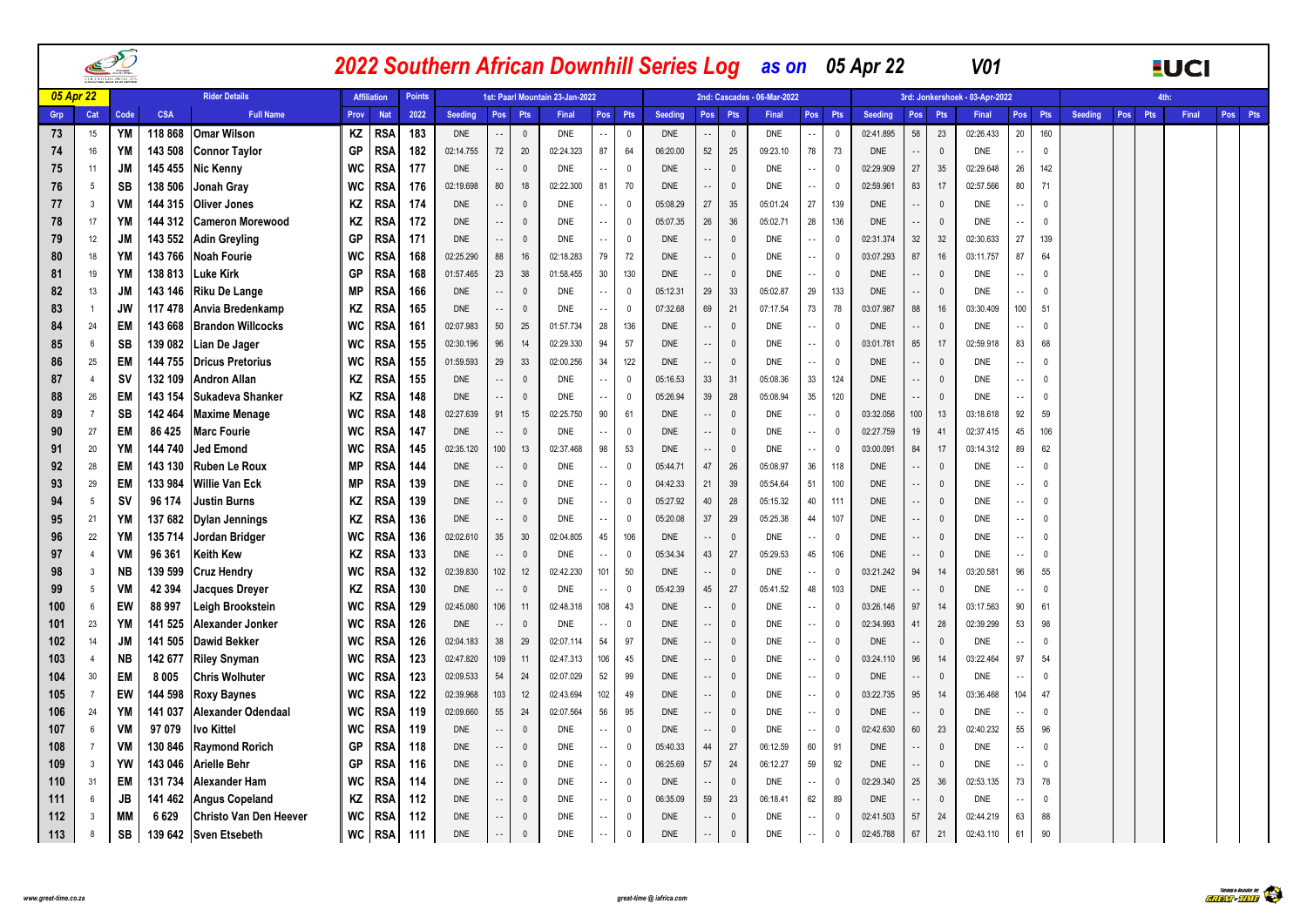|           |                | PO        |            |                              |           |                    |               |            |                            |                |                                 |                            |              |            |                          |              | 2022 Southern African Downhill Series Log as on 05 Apr 22 |               |                |                |                          |              | <b>V01</b>                     |                          |                |                       |     | <b>EUCI</b> |         |
|-----------|----------------|-----------|------------|------------------------------|-----------|--------------------|---------------|------------|----------------------------|----------------|---------------------------------|----------------------------|--------------|------------|--------------------------|--------------|-----------------------------------------------------------|---------------|----------------|----------------|--------------------------|--------------|--------------------------------|--------------------------|----------------|-----------------------|-----|-------------|---------|
| 05 Apr 22 |                |           |            | <b>Rider Details</b>         |           | <b>Affiliation</b> | <b>Points</b> |            |                            |                | 1st: Paarl Mountain 23-Jan-2022 |                            |              |            |                          |              | 2nd: Cascades - 06-Mar-2022                               |               |                |                |                          |              | 3rd: Jonkershoek - 03-Apr-2022 |                          |                |                       |     | <b>Ath</b>  |         |
| Grp       | Cat            | Code      | <b>CSA</b> | <b>Full Name</b>             | Prov      | <b>Nat</b>         | 2022          | Seeding    | Pos Pts                    |                | Final                           | Pos                        | Pts          | Seeding    |                          | Pos Pts      | Final                                                     | Pos Pts       |                | <b>Seeding</b> | Pos                      | Pts          | <b>Final</b>                   |                          | Pos Pts        | <b>Seeding</b><br>Pos | Pts | Final       | Pos Pts |
| 114       | 25             | YM        | 114 524    | <b>Declan-Stone Winn</b>     | ΚZ        | <b>RSA</b>         | 111           | <b>DNE</b> | $\sim$ $\sim$              | 0              | <b>DNE</b>                      | $\overline{\phantom{a}}$   | $\mathbf{0}$ | 06:25.59   | 56                       | 24           | 06:23.47                                                  | 64            | 87             | <b>DNE</b>     | $\overline{\phantom{a}}$ | $\mathbf{0}$ | DNE                            |                          | $\mathbf 0$    |                       |     |             |         |
| 115       | 6              | <b>SV</b> | 87 560     | <b>Robin Devitt</b>          | ΚZ        | <b>RSA</b>         | 110           | <b>DNE</b> | $\sim$                     | $\overline{0}$ | DNE                             | $\overline{\phantom{a}}$ . | $\mathbf 0$  | 06:22.55   | 55                       | 24           | 06:32.60                                                  | 65            | 86             | DNE            | $\overline{\phantom{a}}$ | $\mathbb O$  | <b>DNE</b>                     | $\sim$ $-$               | $\mathbf 0$    |                       |     |             |         |
| 116       | 26             | YM        | 142 236    | <b>Noah Criticos</b>         | <b>WC</b> | <b>RSA</b>         | 109           | 02:10.078  | $57\,$                     | 24             | 02:11.737                       | 66                         | 85           | <b>DNE</b> | $\overline{\phantom{a}}$ | $\mathbf 0$  | <b>DNE</b>                                                | $\sim$        | $\Omega$       | <b>DNE</b>     | Ω,                       | $\Omega$     | <b>DNE</b>                     | $\sim$ $\sim$            | $\mathbf{0}$   |                       |     |             |         |
| 117       | $\overline{4}$ | <b>MM</b> | 137 821    | Peter De Beer                | ΚZ        | RSA                | 107           | <b>DNE</b> | $\sim$ $\sim$              | 0              | <b>DNE</b>                      | $\ddotsc$                  | $^{\circ}$   | 06:45.71   | 63                       | 22           | 06:35.63                                                  | 66            | 85             | <b>DNE</b>     | $\overline{a}$           | $\Omega$     | <b>DNE</b>                     | $\ddotsc$                | $\overline{0}$ |                       |     |             |         |
| 118       | $\overline{4}$ | YW        | 143 558    | Danika Botha                 | GP        | RSA                | 107           | 02:13.019  | 67                         | 21             | 02:11.734                       | 65                         | 86           | <b>DNE</b> |                          | $\mathbb O$  | <b>DNE</b>                                                | $\sim$        | 0              | DNE            | $\overline{\phantom{a}}$ | $\mathbf{0}$ | DNE                            | $\sim$ $\sim$            | 0              |                       |     |             |         |
| 119       | 27             | YM        | 138 618    | <b>Ross Swanevelder</b>      | <b>WC</b> | RSA                | 106           | 02:12.402  | 64                         | 22             | 02:11.888                       | 67                         | 84           | <b>DNE</b> | $\sim$                   | $\mathbb O$  | <b>DNE</b>                                                | $\sim$ $\sim$ | 0              | <b>DNE</b>     | $\overline{\phantom{a}}$ | $\Omega$     | DNE                            | $\sim$                   | $\mathbb O$    |                       |     |             |         |
| 120       | 28             | YM        | 144 397    | <b>Coert Van Sandwyk</b>     | <b>WC</b> | RSA                | 106           | 02:10.706  | 60                         | 23             | 02:11.942                       | 68                         | 83           | <b>DNE</b> | $\sim$ $\sim$            | $\mathbb O$  | <b>DNE</b>                                                | $\sim$ $\sim$ | $\overline{0}$ | <b>DNE</b>     | Ω,                       | $\Omega$     | <b>DNE</b>                     |                          | $\overline{0}$ |                       |     |             |         |
| 121       | 5              | YW        | 144 398    | <b>Christeleigh Bruwer</b>   | GP        | <b>RSA</b>         | 105           | 03:48.984  | 114                        | 9              | 03:21.151                       | 115                        | 36           | <b>DNE</b> | $\overline{\phantom{a}}$ | $\mathbb O$  | <b>DNE</b>                                                | $\sim$        | 0              | 03:39.125      | 104                      | 12           | 03:33.591                      | 103                      | 48             |                       |     |             |         |
| 122       | $\overline{7}$ | JB        | 142 918    | <b>Blake Caldicott</b>       | ΚZ        | RSA                | 102           | <b>DNE</b> | $\overline{\phantom{a}}$ . | $\overline{0}$ | <b>DNE</b>                      | ÷.                         | $\mathbf{0}$ | 07:20.62   | 67                       | 21           | 06:55.36                                                  | 70            | 81             | <b>DNE</b>     | Ω,                       | $\Omega$     | <b>DNE</b>                     | $\overline{\phantom{a}}$ | $\Omega$       |                       |     |             |         |
| 123       | 15             | JM        | 142 355    | Joshua Hoffmann              | EC        | RSA                | 101           | <b>DNE</b> | $\sim$ $\sim$              | 0              | <b>DNE</b>                      | $\sim$                     | $\mathbf 0$  | <b>DNE</b> | $\overline{\phantom{a}}$ | $\mathbb O$  | DNE                                                       | $\sim$ $\sim$ | - 0            | 02:44.893      | 64                       | 22           | 02:52.695                      | 72                       | 79             |                       |     |             |         |
| 124       | 5              | NB        | 144 421    | Spencer Van Zyl              | WC        | <b>RSA</b>         | 100           | 07:10.215  | 116                        | 9              | 03:45.159                       | 116                        | 35           | <b>DNE</b> | Ω,                       | $\mathbb O$  | <b>DNE</b>                                                | $\sim$ $\sim$ | - 0            | 03:46.759      | 105                      | 12           | 03:38.552                      | 106                      | 45             |                       |     |             |         |
| 125       | 29             | YM        | 142772     | Louis Du Plessis             | <b>WC</b> | RSA                | 100           | 02:14.416  | 69                         | 21             | 02:13.202                       | 72                         | 79           | <b>DNE</b> | $\overline{\phantom{a}}$ | $\mathbb O$  | <b>DNE</b>                                                | $\sim$ $\sim$ | - 0            | <b>DNE</b>     | ٠.                       | $\mathbf{0}$ | <b>DNE</b>                     |                          | $\mathbf{0}$   |                       |     |             |         |
| 126       | 30             | YM        | 138 489    | <b>Pierre Grobbelaar</b>     | <b>WC</b> | <b>RSA</b>         | 95            | 02:29.805  | 95                         | 14             | 02:25.684                       | 89                         | 62           | <b>DNE</b> | $\sim$ $\sim$            | $\mathbf 0$  | DNE                                                       | $\sim$ $\sim$ | - 0            | 02:55.237      | 76                       | 19           | <b>DNF</b>                     | $\sim$ $\sim$            | $\mathbf 0$    |                       |     |             |         |
| 127       | 31             | YM        | 143 000    | Evan Lategan                 | <b>WC</b> | RSA                | 94            | <b>DNE</b> | $\sim$                     | 0              | DNE                             | ٠.                         | $\mathbf 0$  | <b>DNE</b> | $\overline{\phantom{a}}$ | $\mathbf 0$  | <b>DNE</b>                                                | $\sim$ $\sim$ | 0              | 02:59.270      | 81                       | 18           | 02:54.786                      | 75                       | 76             |                       |     |             |         |
| 128       | 32             | YM        | 142 510    | <b>Reagan Bristow Gomes</b>  | GP        | RSA                | 94            | 02:14.862  | 73                         | 20             | 02:16.812                       | 77                         | 74           | <b>DNE</b> | $\sim$ $\sim$            | $\mathbf 0$  | <b>DNE</b>                                                | $\sim$ $\sim$ | $\overline{0}$ | <b>DNE</b>     | $\overline{\phantom{a}}$ | $\Omega$     | <b>DNE</b>                     |                          | $\mathbf 0$    |                       |     |             |         |
| 129       | $\overline{1}$ | JG        | 137 710    | <b>Tyla-May Smale</b>        | ΚZ        | <b>RSA</b>         | 92            | <b>DNE</b> | $\sim$ $-$                 | $\Omega$       | DNE                             | $\sim$ $\sim$              | $\mathbf{0}$ | 09:34.78   | 72                       | 20           | 09:32.67                                                  | 79            | 72             | DNE            | $\overline{\phantom{a}}$ | $\Omega$     | DNE                            | $\sim$ $\sim$            | $\Omega$       |                       |     |             |         |
| 130       | 33             | YM        | 126 059    | <b>Scott Meredith</b>        | <b>WC</b> | RSA                | 92            | 02:17.037  | 76                         | 19             | 02:17.422                       | 78                         | 73           | <b>DNE</b> | $\sim$ $\sim$            | $\mathbf 0$  | DNE                                                       | $\sim$ $\sim$ | 0              | <b>DNE</b>     | $\overline{\phantom{a}}$ | $\Omega$     | DNE                            | $\sim$ $\sim$            | $\mathbf 0$    |                       |     |             |         |
| 131       | 34             | <b>YM</b> | 145 226    | Heinrich Vreken              | WC        | <b>RSA</b>         | 92            | <b>DNE</b> | $\sim$                     | $\overline{0}$ | <b>DNE</b>                      | $\sim$ $\sim$              | $\mathbf{0}$ | <b>DNE</b> | $\sim$ $\sim$            | $\mathbf 0$  | <b>DNE</b>                                                | $\sim$ $\sim$ | $\overline{0}$ | 02:55.293      | 77                       | 19           | 02:55.839                      | 78                       | 73             |                       |     |             |         |
| 132       | 35             | YM        | 144 374    | Jack Brookstein              | <b>WC</b> | <b>RSA</b>         | 91            | 02:26.663  | $90\,$                     | 15             | 02:26.528                       | 91                         | 60           | <b>DNE</b> | $\overline{\phantom{a}}$ | $\mathbf 0$  | DNE                                                       | $\sim$        | 0              | 03:15.447      | 90                       | 15           | <b>DNS</b>                     | ٠.                       | $\mathbf 0$    |                       |     |             |         |
| 133       | 8              | JB        | 144 741    | <b>Hector Hewetson</b>       | <b>WC</b> | RSA                | 88            | 02:22.732  | 85                         | 17             | 02:22.165                       | $80\,$                     | 71           | <b>DNE</b> | $\sim$ $\sim$            | $\mathbb O$  | <b>DNE</b>                                                | $\sim$ $\sim$ | $\overline{0}$ | <b>DNE</b>     | $\overline{\phantom{a}}$ | $\mathbf{0}$ | <b>DNE</b>                     | $\sim$ $\sim$            | $\Omega$       |                       |     |             |         |
| 134       | 16             | JM        | 141 242    | <b>Adriaan Laubscher</b>     | <b>WC</b> | RSA                | 86            | <b>DNE</b> | $\sim$ $\sim$              | - 0            | <b>DNE</b>                      | $\sim$                     | $\mathbf 0$  | <b>DNE</b> | $\sim$ $\sim$            | $\mathbf 0$  | DNE                                                       | $\sim$ $\sim$ | - 0            | 02:24.879      | 15                       | 45           | 11:30.682                      | 110                      | 41             |                       |     |             |         |
| 135       | 9              | JB        | 144 736    | Keagan Ballard               | WC        | <b>RSA</b>         | 85            | 02:25.304  | 89                         | 16             | 02:22.513                       | 82                         | 69           | <b>DNE</b> | $\sim$ $\sim$            | $\mathbb O$  | DNE                                                       | $\sim$ $\sim$ | $\mathbf{0}$   | <b>DNE</b>     | $\overline{\phantom{a}}$ | $\mathbf{0}$ | DNE                            |                          | $\mathbf 0$    |                       |     |             |         |
| 136       | 8              | VM        | 135 342    | <b>Gareth Jones</b>          | <b>WC</b> | RSA                | 84            | 02:21.150  | 82                         | 17             | 02:22.705                       | 84                         | 67           | <b>DNE</b> | $\ddotsc$                | $\mathbb O$  | <b>DNE</b>                                                | $\sim$ $\sim$ | 0              | DNE            | $\ddotsc$                | $\mathbf{0}$ | DNE                            | $\overline{\phantom{a}}$ | $\mathbf{0}$   |                       |     |             |         |
| 137       | 10             | JB        | 132 624    | Jadon Hunter                 | <b>WC</b> | <b>RSA</b>         | 82            | 02:24.708  | 87                         | 16             | 02:23.626                       | 85                         | 66           | <b>DNE</b> | $\sim$ $\sim$            | $\mathbf 0$  | DNE                                                       | $\sim$ $\sim$ | 0              | <b>DNE</b>     | $\ddotsc$                | $\mathbf{0}$ | <b>DNE</b>                     | $\sim$ $\sim$            | $\mathbf 0$    |                       |     |             |         |
| 138       | 11             | JB        | 145 523    | <b>Antoine Badenhorst</b>    | <b>WC</b> | RSA                | 79            | <b>DNE</b> | $\sim$ $\sim$              | 0              | DNE                             | ă.                         | $\mathbf 0$  | <b>DNE</b> | $\sim$ $\sim$            | $\mathbf 0$  | <b>DNE</b>                                                | $\sim$ $\sim$ | 0              | 03:33.368      | 102                      | 12           | 03:02.638                      | 84                       | 67             |                       |     |             |         |
| 139       | 36             | YM        | 142 563    | Christopher Jansen Van Rensh | WC        | RSA                | 78            | 02:28.716  | 93                         | 15             | 02:25.602                       | 88                         | 63           | <b>DNE</b> | $\sim$ $\sim$            | $\mathbb O$  | <b>DNE</b>                                                | $\sim$ $\sim$ | 0              | <b>DNE</b>     | ٠.                       | $\mathbf{0}$ | <b>DNE</b>                     |                          | $\mathbf 0$    |                       |     |             |         |
| 140       | 37             | YM        | 144 651    | Adriaan De Waard             | <b>WC</b> | RSA                | 77            | 02:17.556  | 78                         | 18             | 02:27.781                       | 92                         | 59           | <b>DNE</b> |                          | $\mathbf 0$  | <b>DNE</b>                                                | $\sim$ $\sim$ | 0              | <b>DNE</b>     |                          | $\mathbf{0}$ | <b>DNE</b>                     | $\sim$ $\sim$            | $\mathbf{0}$   |                       |     |             |         |
| 141       | 5              | МM        | 142 572    | <b>Mike Byrnes</b>           | EC        | RSA                | 73            | <b>DNE</b> | $\sim$ $\sim$              | 0              | <b>DNE</b>                      | $\sim$                     | $\mathbf 0$  | <b>DNE</b> | $\sim$ $\sim$            | $\mathbb O$  | DNE                                                       | $\sim$ $\sim$ | 0              | 03:20.582      | 92                       | 15           | 03:18.941                      | 93                       | 58             |                       |     |             |         |
| 142       | 38             | YM        | 143 802    | Marnu Van Sandwyk            | WC        | RSA                | 73            | 02:27.884  | 92                         | 15             | 02:27.801                       | 93                         | 58           | <b>DNE</b> | $\overline{a}$           | $\mathbf 0$  | <b>DNE</b>                                                | $\sim$ $\sim$ | $\Omega$       | <b>DNE</b>     | Ω,                       | $\Omega$     | <b>DNE</b>                     |                          | $\mathbf 0$    |                       |     |             |         |
| 143       | 12             | JB        | 144 575    | <b>Robert Keet</b>           | WC        | RSA                | 72            | 02:21.750  | 83                         | 17             | 02:30.745                       | 96                         | 55           | <b>DNE</b> | $\overline{\phantom{a}}$ | $\mathbf 0$  | DNE                                                       | $\sim$ $\sim$ | 0              | <b>DNE</b>     | $\overline{\phantom{a}}$ | $\Omega$     | <b>DNE</b>                     | $\overline{a}$           | $\mathbf 0$    |                       |     |             |         |
| 144       | 6              | <b>NB</b> | 141 999    | <b>Cruz Hendry</b>           | <b>WC</b> | RSA                | 69            | <b>DNE</b> | $\sim$ $\sim$              | $\Omega$       | DNE                             | ٠.                         | $\mathbf{0}$ | <b>DNE</b> | $\sim$ $\sim$            | $\mathbf{0}$ | <b>DNE</b>                                                | $\sim$ $\sim$ | $\overline{0}$ | 03:21.242      | 94                       | 14           | 03:20.581                      | 96                       | 55             |                       |     |             |         |
| 145       | 17             | JM        | 142 456    | <b>Mark De Kock</b>          | <b>WC</b> | RSA                | 68            | <b>DNE</b> | $\sim$ $\sim$              | 0              | <b>DNE</b>                      | $\sim$ $\sim$              | $\mathbf 0$  | <b>DNE</b> | 44                       | $\mathbf 0$  | <b>DNE</b>                                                | $\sim$ $\sim$ | - 0            | 03:20.767      | 93                       | 15           | 03:29.219                      | 98                       | 53             |                       |     |             |         |
| 146       | 9              | SB        | 141 265    | Dylan Wiggill                | <b>WC</b> | RSA                | 67            | 02:33.098  | 99                         | 13             | 02:35.221                       | 97                         | 54           | <b>DNE</b> | $\overline{\phantom{a}}$ | $\mathbb O$  | <b>DNE</b>                                                | $\sim$        | $\overline{0}$ | <b>DNE</b>     | $\overline{\phantom{a}}$ | $\mathbf{0}$ | <b>DNE</b>                     |                          | $\Omega$       |                       |     |             |         |
| 147       | 13             | JB        | 138 624    | Jonathan Dunkley             | <b>WC</b> | RSA                | 65            | <b>DNE</b> | $\sim$ $\sim$              | $\overline{0}$ | DNE                             | ٠.                         | $\mathbb O$  | <b>DNE</b> | $\overline{\phantom{a}}$ | $\mathbb O$  | DNE                                                       | $\sim$        | 0              | 03:20.415      | 91                       | 15           | 03:32.860                      | 101                      | 50             |                       |     |             |         |
| 148       | 8              | EW        | 144 739    | <b>Lizelle Thompson</b>      | <b>WC</b> | <b>RSA</b>         | 62            | 02:30.774  | 97                         | 14             | 02:44.187                       | 103                        | 48           | <b>DNE</b> | $\sim$ $\sim$            | $\mathbb O$  | <b>DNE</b>                                                | $\sim$ $\sim$ | $\Omega$       | <b>DNE</b>     | $\overline{\phantom{a}}$ | $\Omega$     | <b>DNE</b>                     | $\sim$ $\sim$            | $\mathbf{0}$   |                       |     |             |         |
| 149       | -9             | VM        | 144 710    | <b>Petrus Nelson</b>         | <b>WC</b> | RSA                | 57            | 02:16.459  | 75                         | 19             | 03:07.709                       | 113                        | 38           | <b>DNE</b> | $\overline{\phantom{a}}$ | $\mathbb O$  | DNE                                                       | $\sim$        | $\mathbf{0}$   | <b>DNE</b>     | $\overline{\phantom{a}}$ | $\Omega$     | <b>DNE</b>                     |                          | 0              |                       |     |             |         |
| 150       | 14             | JB        | 144 783    | <b>Oliver Thomson</b>        | WC        | RSA                | 54            | <b>DNE</b> | $\sim$ $\sim$              | $\overline{0}$ | <b>DNE</b>                      |                            | $\mathbf 0$  | <b>DNE</b> | $\sim$ $-$               | $\mathbb O$  | DNE                                                       | $\sim$ $\sim$ | - 0            | 03:58.124      | 108                      | 11           | 03:55.467                      | 108                      | 43             |                       |     |             |         |
| 151       |                | NG        | 142 437    | Isabella Stermin             | <b>WC</b> | RSA                | 53            | <b>DNE</b> | $\sim$ $-$                 | $\mathbf{0}$   | <b>DNE</b>                      | $\sim$ $\sim$              | $\mathbf 0$  | <b>DNE</b> | $\overline{\phantom{a}}$ | $\mathbf 0$  | <b>DNE</b>                                                | $\sim$ $\sim$ | 0              | 03:55.275      | 107                      | 11           | 04:03.191                      | 109                      | 42             |                       |     |             |         |
| 152       | -7             | NΒ        | 144 332    | <b>Malan Basson</b>          | WC        | RSA                | 52            | 02:51.277  | 110                        | 10             | 02:51.783                       | 109                        | 42           | <b>DNE</b> | $\sim$                   | $\mathbf 0$  | DNE                                                       | $\sim$ $\sim$ | 0              | <b>DNE</b>     | $\overline{\phantom{a}}$ | $\mathbf{0}$ | DNE                            | $\sim$ $\sim$            | $\mathbf{0}$   |                       |     |             |         |
| 153       | $\overline{7}$ | <b>SV</b> | 73 918     | <b>Nic Venter</b>            | ΚZ        | RSA                | 20            | <b>DNE</b> | $\ddotsc$                  | $\mathbf{0}$   | <b>DNE</b>                      | $\sim$                     | $\mathbf 0$  | 09:43.51   | 73                       | 20           | <b>DNE</b>                                                | $\sim$ $\sim$ | 0              | <b>DNE</b>     | $\overline{\phantom{a}}$ | $\mathbf{0}$ | <b>DNE</b>                     | $\sim$ $\sim$            | 0              |                       |     |             |         |
| 154       | 10             | SB        | 142 560    | Thomas Lucas                 | WC        | <b>RSA</b>         | 18            | 02:18.124  | 79                         | 18             | <b>DNF</b>                      | $\overline{\phantom{a}}$   | $\Omega$     | <b>DNE</b> | $\overline{\phantom{a}}$ | $\mathbb O$  | <b>DNE</b>                                                | $\sim$ -      | 0              | <b>DNE</b>     |                          | $\mathbf{0}$ | <b>DNE</b>                     | $\ddot{\phantom{1}}$     | $\mathbf{0}$   |                       |     |             |         |